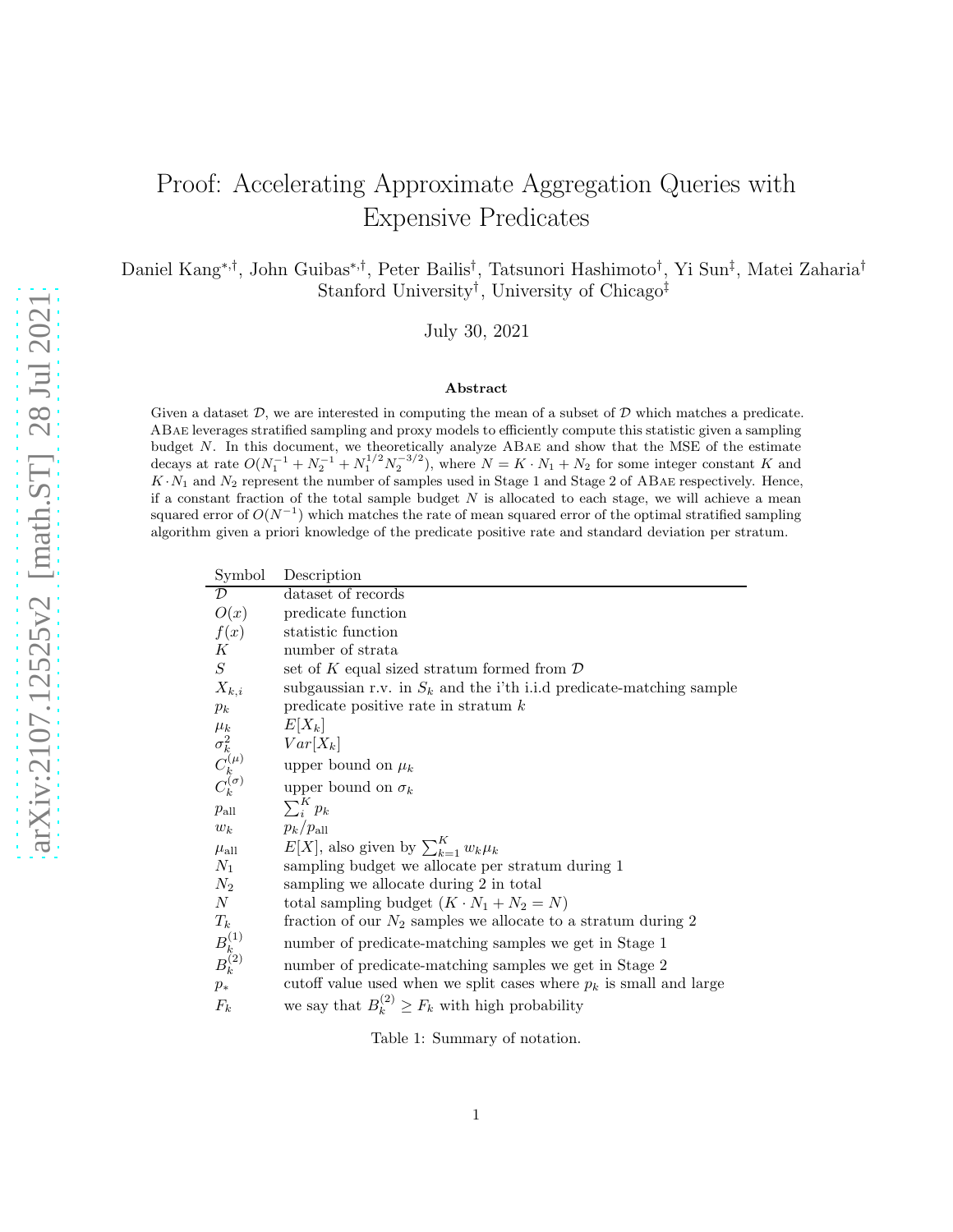### 1 Setup

Given a dataset  $\mathcal{D} = \{x_1, ..., x_{|D|}\}\$ , a statistic  $f : \mathcal{D} \to \mathbb{R}$ , and a predicate  $O : \mathcal{D} \to \{0, 1\}\$ , we want to estimate  $\mathbb{E}_{x\sim\mathcal{D}}[f(x)]$   $O(x) = 1$  =  $\mu$ <sub>all</sub> given a sampling budget N, which limits the number of times the predicate  $O(x)$  can be computed. We measure the quality of an estimator for  $\mu_{all}$  by measuring the mean squared error (MSE) or  $\mathbb{E}[(\hat{\mu}_{\text{all}} - \mu_{\text{all}})^2]$ .

To estimate this mean efficiently, we use stratified sampling. In stratified sampling, the data is split into  $K$ strata or disjoint subsets of the dataset. In other words, given a dataset  $\mathcal{D}$ , we stratify it into equal-sized strata  $S_1, ..., S_K$  such that they are disjoint and span the entirety of D. Given these strata, denote  $\mu_k, p_k$ ,  $\sigma_k$  as the per-stratum mean of records which match the predicate, the per-stratum predicate positive rate, and the per-stratum standard deviation. Then,  $\mu_{all} = \sum_{k=1}^{K} \mu_k p_k / \sum_{k=1}^{K} p_k$ .

We make the following assumptions on our dataset. First, we assume that the distribution of the data we sample from is subgaussian. This is so that we can obtain concentration inequalities on estimates of variables such as  $\mu_k$  and  $\sigma_k$ . We represent the samples from a stratum by a subgaussian random variable  $X_{k,i}$  where k denotes the stratum and i denotes the i'th independent and identically distributed (i.i.d.) sample. Second, we assume that  $\mathbb{E}[|X_{k,i}|] \leq C_k^{(\mu)}$  $k_k^{(\mu)}$  and  $\text{Var}[X_{k,i}] \leq C_k^{(\sigma^2)}$  $\int_k^{(\sigma^2)}$ . Lastly, we assume that  $p_{\text{all}} = \sum_{k=1}^K p_k \ge C^{(p_{\text{all}})}$ .

<span id="page-1-0"></span>Algorithm 1 Pseudocode for ABae. 1: function  $ABAE(D, K, N_1, N_2)$ <br>2:  $S_1, ..., S_K \leftarrow \text{Stratify}(D, K)$ 2:  $S_1, ..., S_K \leftarrow \text{Stratify}(\mathcal{D}, K)$ <br>3: **for** each k in [1, ..., K] **do** for each  $k$  in  $[1, ..., K]$  do 4:  $R_k^{(1)} \leftarrow \text{Sample}(S_k, N_1)$ 5:  $X_k^{(1)} \leftarrow \{f(x) \mid x \in R_k^{(1)}\}$  $\binom{1}{k}$ ,  $O(x) = 1$ 6:  $B_k^{(1)} \leftarrow |X_k^{(1)}|$  $\ket{k}$ 7:  $\hat{\mu}_k \leftarrow \sum_{i=1}^{B_k^{(1)}} X_{k,i}^{(1)}/B_k^{(1)}$  if  $B_k^{(1)} > 0$  else 0 8:  $\hat{p}_k \leftarrow B_k^{(1)}$  $\binom{(1)}{k} / \lfloor R_k^{(1)} \rfloor$  $|k|$ 9:  $\hat{\sigma}_k^2 \leftarrow \sum_{i=1}^{B_k^{(1)}} (X_{k,i}^{(1)} - \hat{\mu}_k)^2 / (B_k^{(1)} - 1)$  if  $B_k^{(1)} > 1$  else 0 10: end for 11: **for** each k in  $[1, ..., K]$  do 12:  $\hat{T}_k \leftarrow \sqrt{\hat{p}_k} \hat{\sigma}_k / \sum_{i=1}^K \sqrt{\hat{p}_i} \hat{\sigma}_i$ 13:  $R_k^{(2)} \leftarrow \text{Sample}(S_k, \left\lceil N_2 \hat{T}_k \right\rceil)$ 14:  $R_k^{(2)} \leftarrow R_k^{(1)} + R_k^{(2)}$  $k^{(2)}_k$  if SampleReuse else  $R_k^{(2)}$ k 15:  $X_{k}^{(2)} \leftarrow X_{k}^{(1)} + \{f(x) \mid x \notin R_k^{(1)}\}$  $\binom{1}{k}, x \in R_k^{(2)}$  $\{A_k^{(2)} \leftarrow X_k^{(1)} + \{f(x) \mid x \notin R_k^{(1)}, x \in R_k^{(2)}, O(x) = 1\}$ <br>  $\{A_k^{(2)} \leftarrow |X_k^{(2)}|$ 16: B  $|k|$ 17:  $\hat{p}_k \leftarrow B_k^{(2)}$  $\binom{(2)}{k} / \binom{R^{(2)}}{k}$  $|k^{(2)}|$  if  $SampleReuse$  else  $\hat{p}_k$ 18:  $\hat{\mu}_k \leftarrow \sum_{i=1}^{B_k^{(2)}} X_i^{(2)}/B_k^{(2)}$  if  $B_k^{(2)} > 0$  else 0 19: end for 20: return  $\sum_{k=1}^K \hat{p}_k \hat{\mu}_k / \sum_{k=1}^K \hat{p}_k$ 21: end function

For the purpose of this proof, SampleReuse is False. However, we show that SampleReuse set to True does not change the error of ABae asymptotically via [Corollary 4.1.](#page-15-0) Furthermore, note that on line 13 we round up the number of allocated samples  $N_2\hat{T}_k$ . This rounding ensures that our bounds hold; however, this means that we may use up to  $N_2 + K$  samples. Hence, proof statements involving  $N_2$  are only accurate up to K.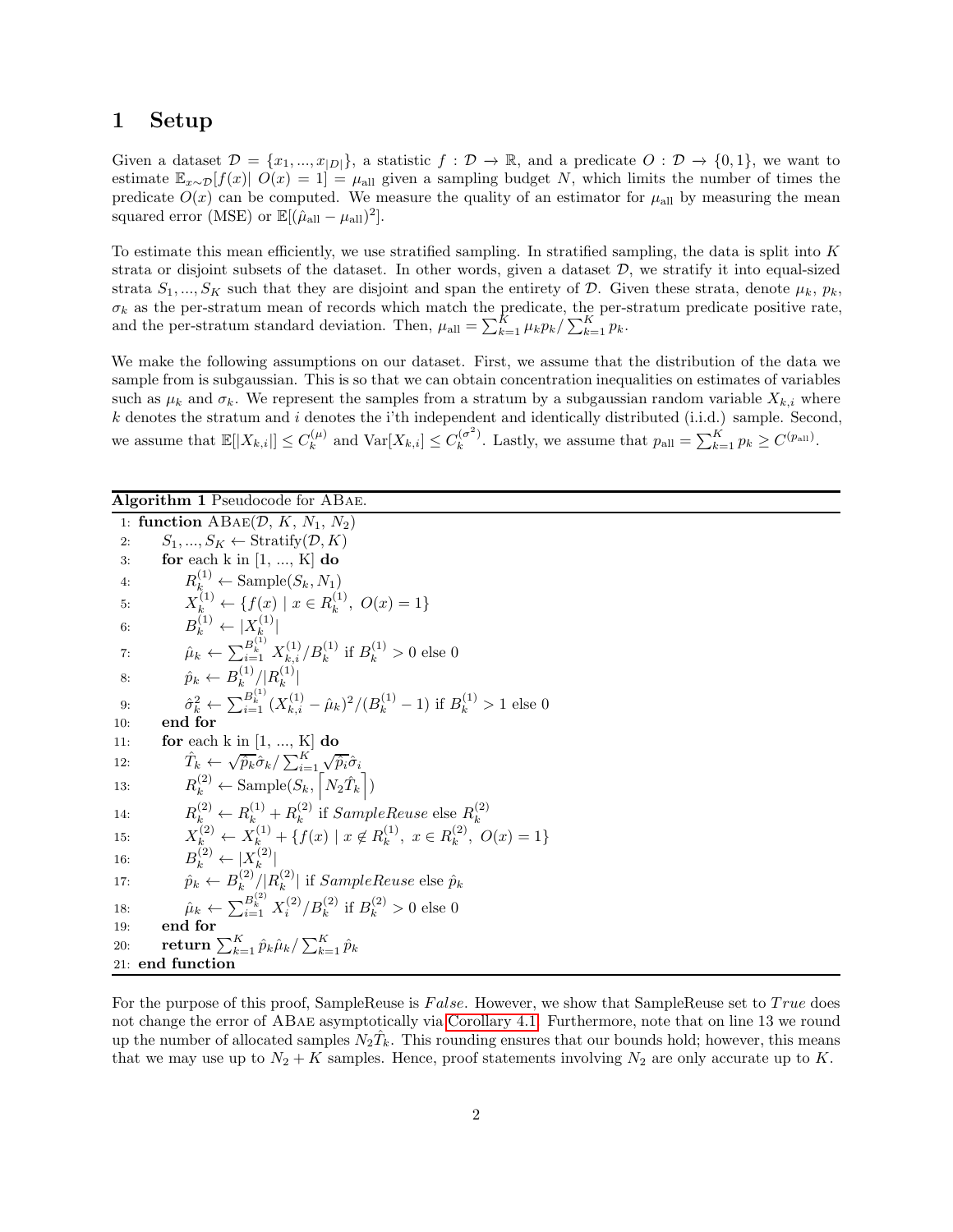### 2 Algorithm

Refer to [Algorithm 1](#page-1-0) for pseudocode of ABae and [Table 1](#page-0-0) for a description of notation used throughout the document. ABae creates the strata by splitting the dataset evenly between K strata by ordering the records by proxy score. ABAE will then perform a two-stage sampling procedure. ABAE first estimates  $p_k$ and  $\sigma_k$ , which are the key quantities for determining optimal allocation by sampling  $N_1$  samples from each of the K strata. Then, ABae will allocate the remaining samples proportional to our estimates of the optimal allocation. ABAE will return the estimate  $\sum_k \hat{p}_k \hat{\mu} / \sum_k \hat{p}_k$  as the approximate answer.

# 3 Analysis (Optimal Stratified Sampling Allocation)

In this section, we assume that the true values of  $p_k$  and  $\sigma_k$  are known, and derive the optimal allocation according to knowledge of these quantities. We also assume that the sample selection process is deterministic and returns a number of draws equal to the expected number of draws which satisfy the predicate. We also derive an upper bound on the MSE based on this optimal allocation. To avoid fractional samples, we round up samples as appropriate.

Although the true  $p_k$  and  $\sigma_k$  are unknown in this setting, our algorithm is based on estimating them in Stage 1 and then allocating samples in Stage 2 based on those estimates. We will then later show in a future section that the estimates made in Stage 1 are tight enough with high probability to achieve matching asymptotic rates of error with respect to the optimal allocation.

**Proposition 3.1.** Let  $T_k$  represent the fraction of our sampling budget we want to allocate to stratum  $S_k$ . Suppose that  $p_k$  and  $\sigma_k$  are known,  $\mathbb{E}[\hat{\mu}_k] = \mu_k$ , and that we get  $B_k = [p_kT_kN_2]$  samples for all k. Then, the choice of  $T_k$  such that  $T_k > 0$  and  $\sum_{k=1}^K T_k = 1$  which minimizes the loss function  $\mathcal{L}(T_1, ..., T_K) =$  $\sum_{k=1}^K$  $\frac{w_k^2 \sigma_k^2}{p_k T_k N}$  of the unbiased estimator  $\hat{\mu}_{all} = \sum_{k=1}^{K} w_k \hat{\mu}_k$  is:

$$
T_k^* = \frac{\sqrt{p_k} \sigma_k}{\sum_{i=1}^K \sqrt{p_i} \sigma_i}.
$$
\n<sup>(1)</sup>

In addition, the choice  $T_k = T_k^*$  will result in the following upper bound on the MSE:

$$
E^* = \mathbb{E}\Big[(\hat{\mu}_{all} - \mu_{all})^2 \mid B_k = \lceil p_k T_k^* N \rceil\Big] \le \frac{1}{N p_{all}^2} \cdot \left(\sum_{k=1}^K \sqrt{p_k} \sigma_k\right)^2. \tag{2}
$$

Proof. We can decompose the MSE into bias and variance. Note that the bias is zero due to the strata-specific estimates of the mean being unbiased.

$$
\mathbb{E}[(\hat{\mu}_{\text{all}} - \mu_{\text{all}})^2 | B_k = [p_k T_k N]] = \mathbb{E}[\hat{\mu}_{\text{all}} - \mu_{\text{all}}]^2 + \text{Var}[\hat{\mu}_{\text{all}}] = \text{Var}\left[\sum_{k=1}^K w_k \hat{\mu}_k\right] \le \mathcal{L}(T_1, ..., T_K) = \sum_{k=1}^K \frac{w_k^2 \sigma_k^2}{p_k T_k N}.
$$
\n(3)

We will use Lagrange multipliers to minimize the the loss function  $\mathcal L$  with respect to  $T_1, ..., T_K$  under the constraint g which enforces that  $\sum_{k=1}^{K} T_k = 1$ .

$$
\mathcal{L}(T_1, ..., T_K) = \sum_{k=1}^{K} \frac{w_k^2 \sigma_k^2}{p_k T_k N}, \quad g(T_1, ..., T_K) = \sum_{k=1}^{K} T_k - 1.
$$
\n(4)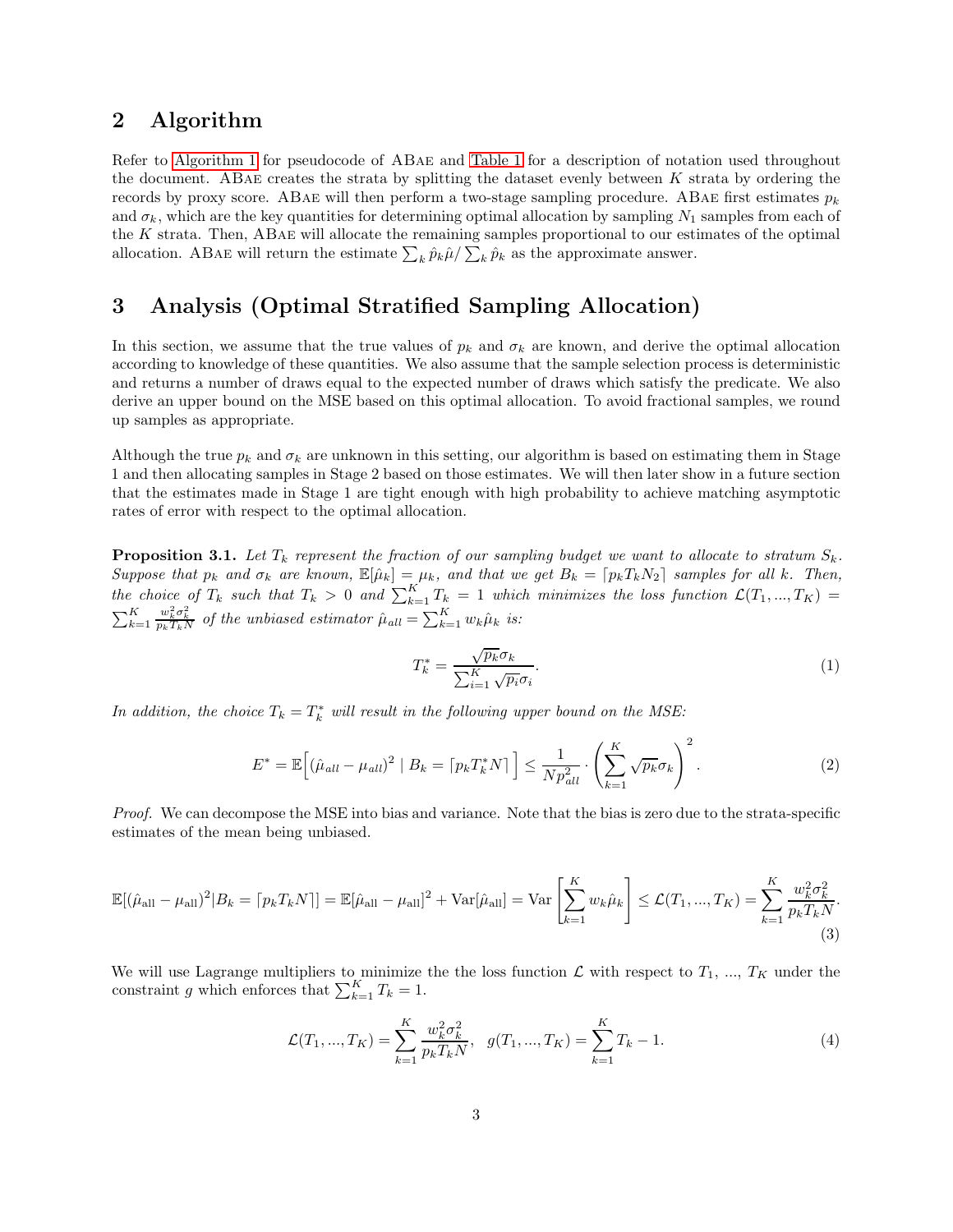$$
\frac{\partial \mathcal{L}}{\partial T_k} + \lambda \frac{\partial g}{\partial T_k} = 0 \longrightarrow \frac{w_k^2 \sigma_k^2}{p_k T_k^2 N} = \lambda
$$
\n(5)

$$
T_k = \frac{w_k \sigma_k}{\sqrt{p_k \lambda N}}
$$
\n<sup>(6)</sup>

$$
\sum_{k=1}^{K} T_k = \sum_{k=1}^{K} \frac{w_k \sigma_k}{\sqrt{p_k \lambda N}} = 1
$$
\n(7)

$$
\sum_{k=1}^{K} \frac{w_k \sigma_k}{\sqrt{p_k N}} = \sqrt{\lambda}
$$
\n(8)

$$
\left(\sum_{i=k}^{K} \frac{w_k \sigma_k}{\sqrt{p_k N}}\right)^2 = \lambda.
$$
\n(9)

Thus, the optimal choices of  $T_1$ , ...,  $T_K$  to minimize  $\mathcal L$  under the constraint  $g$  is:

$$
T_k^* = \frac{w_k \sigma_k}{\sqrt{p_k \lambda N}}\tag{10}
$$

$$
=\frac{w_k \sigma_k}{\sqrt{p_k N} \left(\sum_{i=1}^K \frac{w_i \sigma_i}{\sqrt{p_i N}}\right)}
$$
(11)

$$
=\frac{\sqrt{p_k}\sigma_k}{\sum_{i=1}^K\sqrt{p_i}\sigma_i}.\tag{12}
$$

We will now derive an upper bound on the MSE given  $T_k = T_k^*$ . To deal with fractional samples, we round up  $p_k T_k^* N$  or the number of draws each strata gets, which means that the bound derived below is still valid.

$$
\mathbb{E}[(\hat{\mu}_{\text{all}} - \mu_{\text{all}})^2 | B_k = [p_k T_k^* N]] \le \sum_{k=1}^K \frac{w_k^2 \sigma_k^2}{p_k T_k^* N}
$$
(13)

$$
=\sum_{k=1}^{K} \frac{w_k^2 \sigma_k^2}{p_k \frac{\sqrt{p_k} \sigma_k}{\sum_{i=1}^{K} \sqrt{p_i} \sigma_i} N}
$$
(14)

$$
=\frac{1}{p_{\rm all}^2 N} \cdot \sum_{k=1}^K \frac{p_k^2 \sigma_k^2}{p_k \frac{\sqrt{p_k} \sigma_k}{\sum_{i=1}^K \sqrt{p_i} \sigma_i}}
$$
(15)

$$
= \frac{1}{p_{\text{all}}^2 N} \cdot \sum_{k=1}^K \frac{\sqrt{p_k} \sigma_k}{\frac{1}{\sum_{i=1}^K \sqrt{p_i} \sigma_i}}
$$
(16)

$$
= \frac{1}{p_{\rm all}^2 N} \cdot \left( \sum_{k=1}^K \sqrt{p_k} \sigma_k \right)^2 \qquad \qquad \Box
$$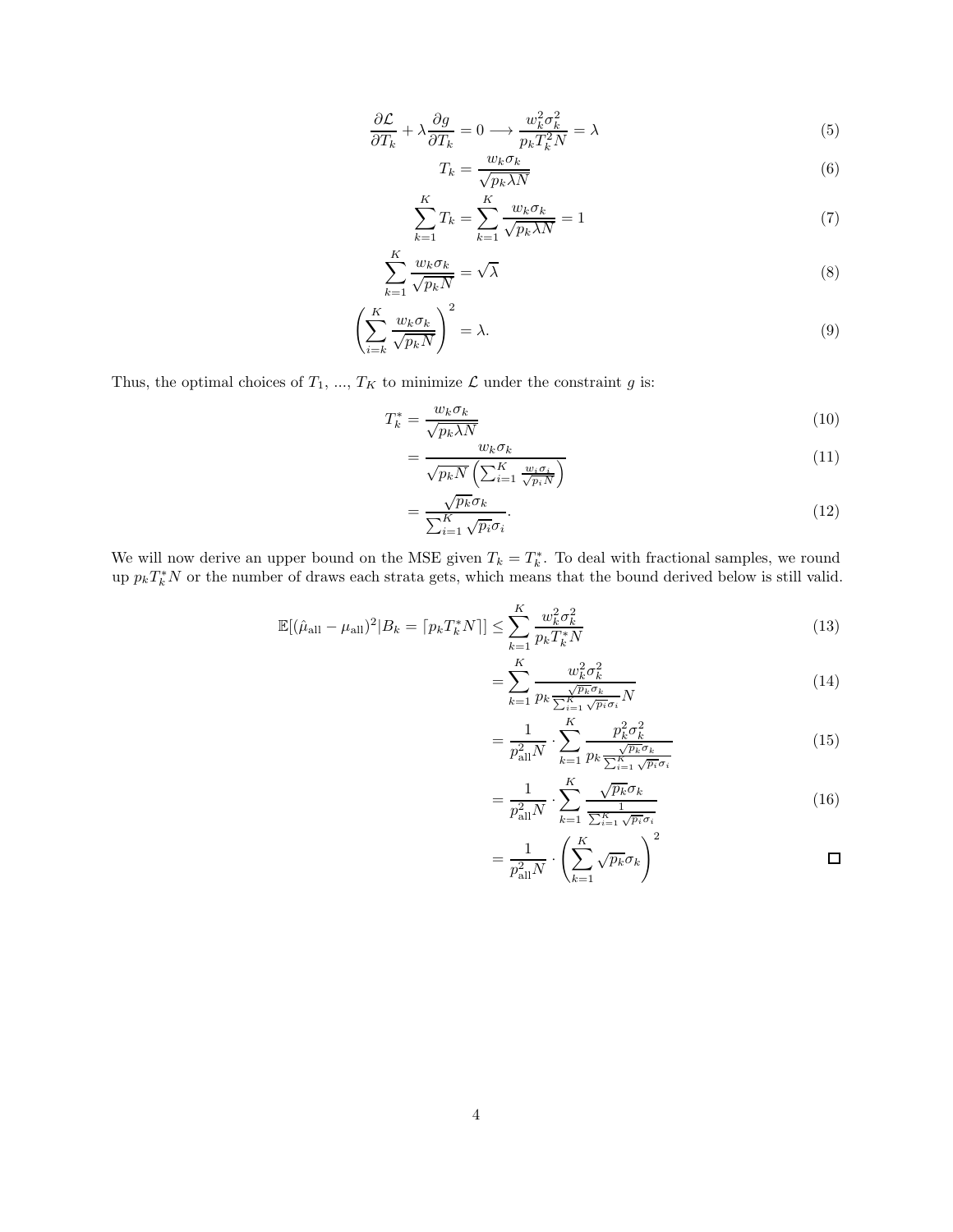### 4 Analysis

We will prove that with arbitrarily small failure probability  $\delta$  over Stage 1, the expectation of the mean squared error of ABae over Stage 2 is

$$
\mathbb{E}[(\hat{\mu}_{\text{all}} - \mu_{\text{all}})^2] \le O\left(N_1^{-1}\right) + O\left(N_2^{-1}\right) + O\left(N_1^{1/2} N_2^{-3/2}\right). \tag{17}
$$

Our proof strategy is outlined below.

- 1. Obtain high probability bounds over all the random variables in Stage 1. Namely,  $p_k$ ,  $w_k$ ,  $\sigma_k$ ,  $B_k^{(1)}$  $\binom{1}{k}$ and  $T_k$ .
- 2. Assuming the worst-case values described by these high probability bounds, we will upper bound the mean squared error of our algorithm in expectation over Stage 2.

### 4.1 Big-O Definition

To clarify our usage of Big-O, we will formally define it as:

$$
T(\ldots) = O(f(\ldots)) \iff \exists C, \ N_0 \text{ s.t. } \forall N \ge N_0, 0 \le T(\ldots) \le C \cdot f(\ldots). \tag{18}
$$

We use Big-O notation with respect to  $N_1$ ,  $N_2$ ,  $p_k$ , and  $\delta$ . Hence, C and  $N_0$  must be independent of those quantities.

#### 4.2 Stage 1

<span id="page-4-0"></span>We will obtain high probability bounds on all the random variables in Stage 1. Namely,  $p_k$ ,  $w_k$ ,  $\sigma_k$ ,  $B_k^{(1)}$  $\binom{1}{k}$ and  $T_k$ .

**Lemma 4.1** ( $\hat{p}_k$  Upper Bound). For small  $\delta > 0$ , the following holds for all k simultaneously,

$$
\sqrt{\hat{p}_k} \le \sqrt{p_k + \sqrt{\frac{2\ln(1/\delta)p_k}{N_1}}} = \sqrt{p_k} \sqrt{1 + O\left(\sqrt{\frac{\ln(1/\delta)}{p_k N_1}}\right)}.
$$
\n(19)

*Proof.* We apply [Chung and Lu \[2002\]](#page-17-0) reproduced as [Lemma 6.1](#page-17-1) to upper bound  $\hat{p}_k$ . We set  $Y_i \sim Bernoulli(p_k)$ and  $a_i = \frac{1}{N_1}$  for all  $i \in [N_1]$ . Thus,  $\nu = \sum_{i=1}^{N_1} a_i^2 p_i = \frac{p_k}{N_1}$  and  $Y = \sum_{i=1}^{N_1} a_i Y_i = \hat{p}_k$ . Then, according to the Lemma,

$$
P\left(\hat{p}_k \ge p_k + \lambda\right) \le \exp\left(\frac{-\lambda^2}{2\left(\frac{p_k}{N_1} + \frac{\lambda}{3N_1}\right)}\right). \tag{20}
$$

We will set  $\delta = \exp \left( -\lambda^2/(2(\frac{p_k}{N_1} + \frac{\lambda}{3N_1})) \right)$  and  $\lambda = \left( \sqrt{18N_1p_k \ln(1/\delta) + \ln(1/\delta)^2} - \ln(1/\delta) \right) / (3N_1)$ . Thus, with probability at least  $1 - \delta$ ,

$$
\hat{p}_k \le p_k + \frac{\sqrt{18N_1p_k \ln(1/\delta) + \ln(1/\delta)^2} - \ln(1/\delta)}{3N_1} \tag{21}
$$

$$
\leq p_k + \frac{\sqrt{18N_1p_k \ln(1/\delta)}}{3N_1} = p_k + \sqrt{\frac{2\ln(1/\delta)p_k}{N_1}}.
$$
\n(22)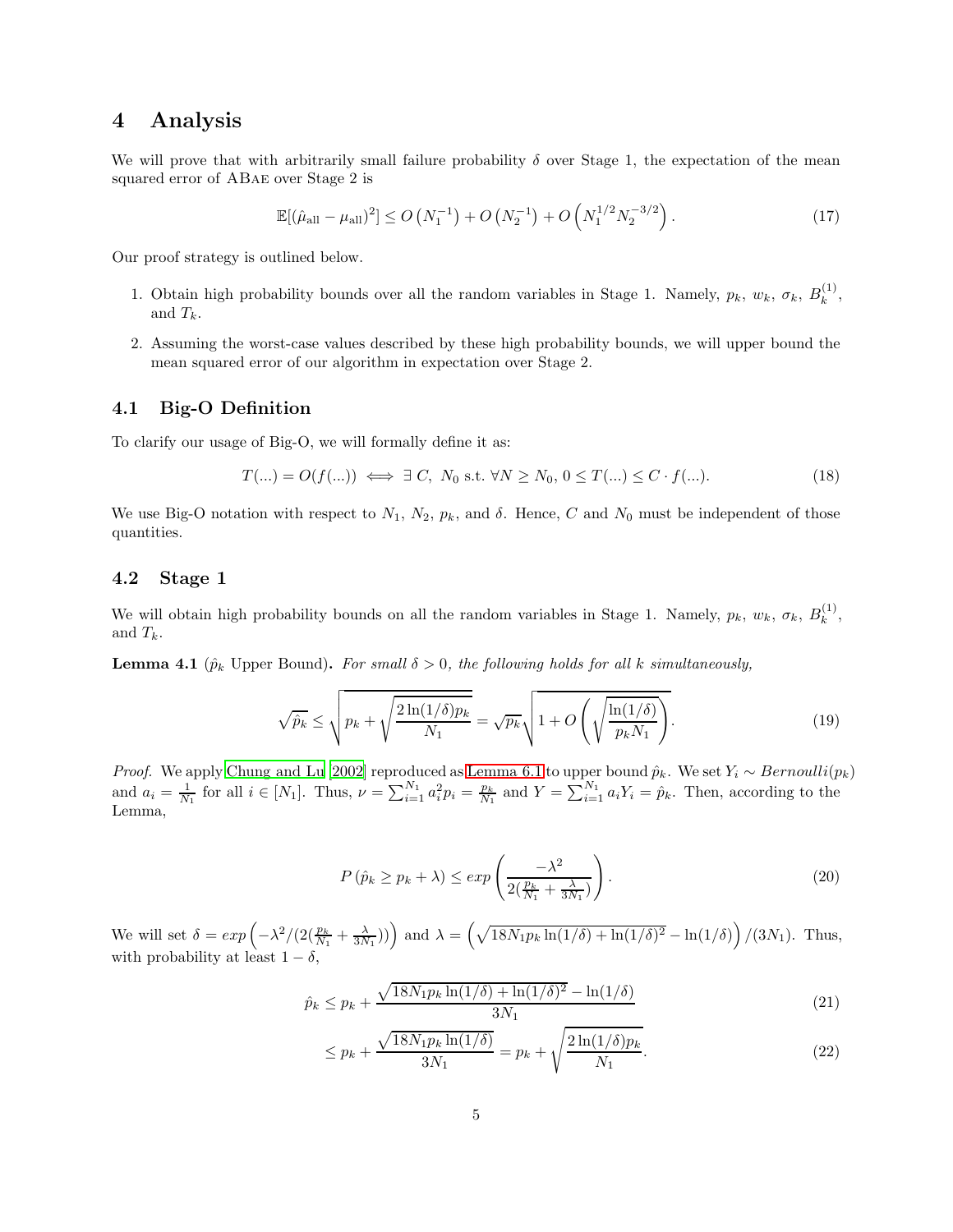With probability at least  $1 - \delta$ ,

$$
\sqrt{\hat{p}_k} \le \sqrt{p_k + \sqrt{\frac{2\ln(1/\delta)p_k}{N_1}}} \le \sqrt{p_k} \cdot \sqrt{1 + \sqrt{\frac{2\ln(1/\delta)}{p_k N_1}}} = \sqrt{p_k} \sqrt{1 + O\left(\sqrt{\frac{\ln(1/\delta)}{p_k N_1}}\right)}.
$$
(23)

We union bound across all strata  $S_1, ..., S_k$ . As a result, the bound above holds for all k simultaneously with probability at least  $1 - K\delta$ .  $\Box$ 

<span id="page-5-0"></span>**Lemma 4.2** ( $\hat{p}_k$  Lower Bound). For small  $\delta > 0$ , the following holds for all k simultaneously,

$$
\sqrt{\hat{p}_k} \ge \sqrt{p_k - \sqrt{\frac{2\ln(1/\delta)p_k}{N_1}}} = \sqrt{p_k} \sqrt{1 - O\left(\sqrt{\frac{\ln(1/\delta)}{p_k N_1}}\right)}.
$$
\n(24)

*Proof.* We apply [Chung and Lu \[2002\]](#page-17-0) reproduced as [Lemma 6.1](#page-17-1) to lower bound  $\hat{p}_k$ . We set  $X_i \sim Bernoulli(p_k)$ and  $a_i = \frac{1}{N_1}$  for all  $i \in [N_1]$ . Thus,  $\nu = \sum_{i=1}^{N_1} a_i^2 p_i = \frac{p_k}{N_1}$  and  $X = \sum_{i=1}^{N_1} a_i X_i = \hat{p}_k$ . Then, according to the Lemma:

$$
P\left(\hat{p}_k < p_k - \lambda\right) \le \exp\left(\frac{-\lambda^2}{2\left(\frac{p}{N_1}\right)}\right). \tag{25}
$$

We will set  $\delta = exp\left(\frac{-\lambda^2}{2(\frac{p}{N_1})}\right)$  and  $\lambda = \frac{\sqrt{p}}{\sqrt{N_1}} \cdot \sqrt{2\ln(1/\delta)}$ . Hence, with probability at least  $1 - \delta$  (where  $\delta$  is probability of failure):

$$
\hat{p}_k \ge p_k - \frac{\sqrt{p_k}}{\sqrt{N_1}} \cdot \sqrt{2\ln(1/\delta)} = p_k - \sqrt{\frac{2\ln(1/\delta)p_k}{N_1}}.
$$
\n(26)

In other words, with probability at least  $1 - \delta$ ,

$$
\sqrt{\hat{p}_k} \ge \sqrt{p_k - \sqrt{\frac{2\ln(1/\delta)p_k}{N_1}}} \ge \sqrt{p_k} \sqrt{1 - \sqrt{\frac{2\ln(1/\delta)}{p_k N_1}}}
$$
(27)

$$
= \sqrt{p_k} \sqrt{1 - O\left(\sqrt{\frac{\ln(1/\delta)}{p_k N_1}}\right)}.
$$
\n(28)

We then apply the union bound, so the above holds for all  $k$  simultaneously with probability at least  $1 - K\delta$ .  $\Box$ 

<span id="page-5-1"></span>**Lemma 4.3** ( $\hat{w}_k$  Upper and Lower Bounds). For small  $\delta > 0$ , the bounds of [Lemma 4.1](#page-4-0) and [Lemma 4.2](#page-5-0) hold and

$$
w_k - O\left(\frac{\ln(1/\delta)\sqrt{p_k}}{\sqrt{N_1}}\right) \le \frac{p_k - \sqrt{\frac{2\ln(1/\delta)p_k}{N_1}}}{p_{all} + \sum_{k=1}^K \sqrt{\frac{2\ln(1/\delta)p_k}{N_1}}} \le \hat{w_k} \le \frac{p_k + \sqrt{\frac{2\ln(1/\delta)p_k}{N_1}}}{p_{all} - \sum_{k=1}^K \sqrt{\frac{2\ln(1/\delta)p_k}{N_1}}} \le w_k + O\left(\frac{\ln(1/\delta)\sqrt{p_k}}{\sqrt{N_1}}\right).
$$
\n(29)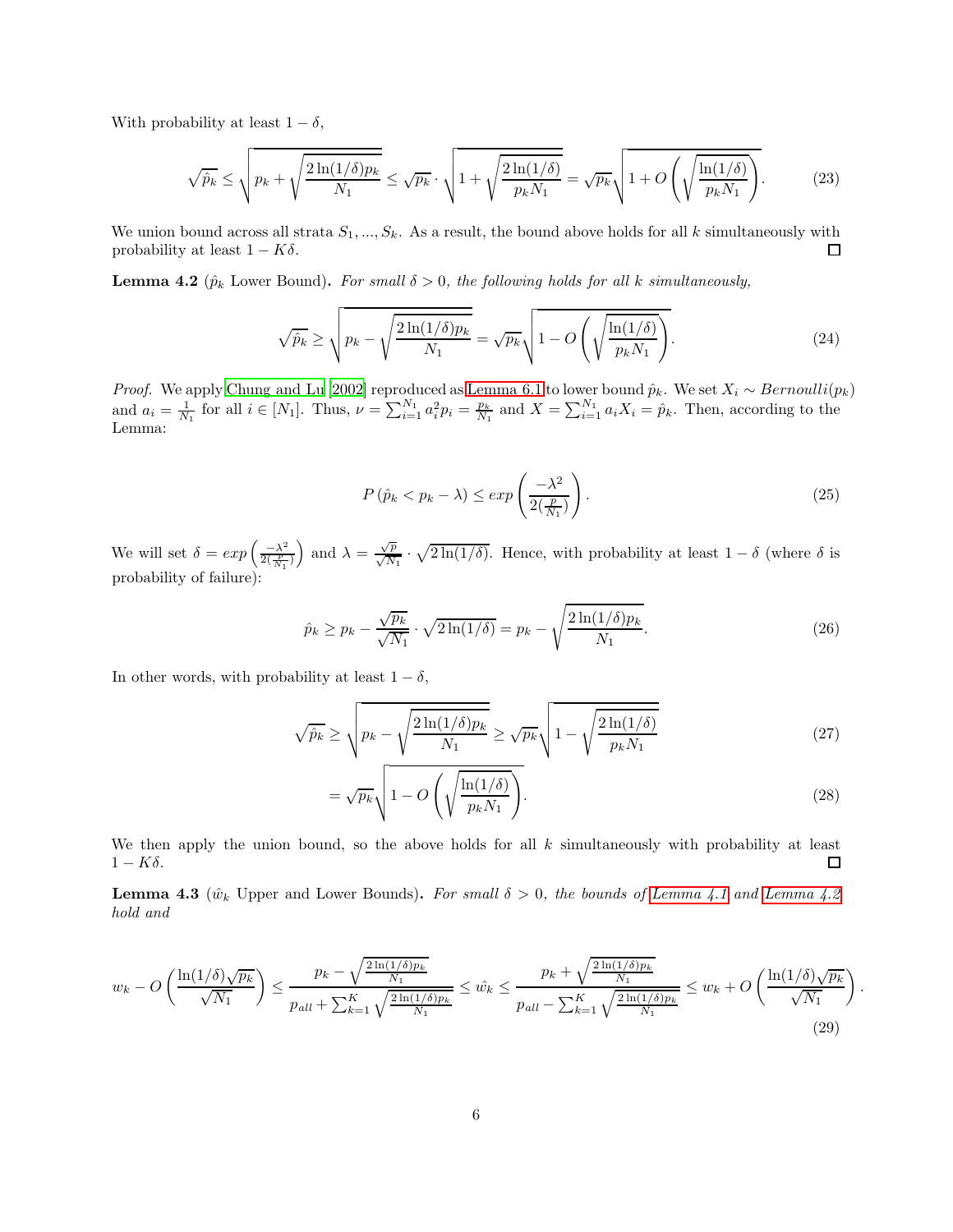*Proof.* Recall that  $\hat{w}_k = \hat{p}_k / \hat{p}_{all}$ , where  $\hat{p}_{all} = \sum_{k=1}^K \hat{p}_k$ . (29) holds on the event that the bounds of [Lemma 4.1](#page-4-0) and [Lemma 4.2](#page-5-0) hold for all k simultaneously, which occurs with probability at least  $1 - 2K\delta$  according to the union bound. For the remainder of the proof of this Lemma, we condition on this event and prove (29). Specifically, the condition is that for each  $k$ ,

$$
p_k - \sqrt{\frac{2\ln(1/\delta)p_k}{N_1}} \le \hat{p}_k \le p_k + \sqrt{\frac{2\ln(1/\delta)p_k}{N_1}}.\tag{30}
$$

Hence, by summing these inequalities across k, we have that with probability at least  $1 - 2K\delta$ ,

$$
p_{\rm all} - \sum_{k=1}^{K} \sqrt{\frac{2\ln(1/\delta)p_k}{N_1}} \le \hat{p}_{\rm all} \le p_{\rm all} + \sum_{k=1}^{K} \sqrt{\frac{2\ln(1/\delta)p_k}{N_1}}.
$$
\n(31)

We will now maximize or minimize the numerator and denominator appropriately in  $\hat{w}_k = \hat{p}_k/\hat{p}_{\text{all}}$ .

$$
\frac{p_k - \sqrt{\frac{2\ln(1/\delta)p_k}{N_1}}}{p_{\text{all}} + \sum_{k=1}^K \sqrt{\frac{2\ln(1/\delta)p_k}{N_1}}} \le \hat{w_k} \le \frac{p_k + \sqrt{\frac{2\ln(1/\delta)p_k}{N_1}}}{p_{\text{all}} - \sum_{k=1}^K \sqrt{\frac{2\ln(1/\delta)p_k}{N_1}}}.
$$
\n(32)

We will now simplify this bound with Big O. Note that  $p_{\text{all}} \geq C^{(p_{\text{all}})}$ .

$$
\hat{w_k} \le \frac{p_k + \sqrt{\frac{2\ln(1/\delta)p_k}{N_1}}}{p_{\text{all}} - \sum_{k=1}^K \sqrt{\frac{2\ln(1/\delta)p_k}{N_1}}} \tag{33}
$$

$$
= \frac{\frac{1}{p_{\text{all}}}}{\frac{1}{p_{\text{all}}}} \cdot \frac{p_k}{p_{\text{all}} - \sum_{k=1}^K \sqrt{\frac{2\ln(1/\delta)p_k}{N_1}}} + \frac{\frac{1}{p_{\text{all}}}}{\frac{1}{p_{\text{all}}}} \cdot \frac{\sqrt{\frac{2\ln(1/\delta)p_k}{N_1}}}{p_{\text{all}} - \sum_{k=1}^K \sqrt{\frac{2\ln(1/\delta)p_k}{N_1}}} \tag{34}
$$

$$
= \frac{w_k}{1 - \sum_{k=1}^{K} \sqrt{\frac{2\ln(1/\delta)p_k}{p_{\rm all}^2 N_1}}} + \frac{\sqrt{\frac{2\ln(1/\delta)p_k}{p_{\rm all}^2 N_1}}}{1 - \sum_{k=1}^{K} \sqrt{\frac{2\ln(1/\delta)p_k}{p_{\rm all}^2 N_1}}} \tag{35}
$$

$$
\leq \left(w_k + \sqrt{\frac{2\ln(1/\delta)p_k}{p_{\rm all}^2 N_1}}\right) \cdot \left(1 + \sum_{k=1}^K \sqrt{\frac{2\ln(1/\delta)p_k}{p_{\rm all}^2 N_1}}\right). \tag{36}
$$

$$
\leq \left(w_k + \sqrt{\frac{2\ln(1/\delta)p_k}{p_{\text{all}}^2 N_1}}\right) \cdot \left(1 + O\left(\sqrt{\frac{\ln(1/\delta)}{N_1}}\right)\right) \tag{37}
$$

$$
\leq w_k + \sqrt{\frac{2\ln(1/\delta)p_k}{p_{\text{all}}^2 N_1}} + O\left(\frac{p_k\sqrt{\ln(1/\delta)}}{\sqrt{N_1}}\right) + O\left(\frac{\ln(1/\delta)\sqrt{p_k}}{N_1}\right) \tag{38}
$$

$$
\leq w_k + O\left(\frac{\sqrt{\ln(1/\delta)p_k}}{\sqrt{N_1}}\right) + O\left(\frac{p_k\sqrt{\ln(1/\delta)}}{\sqrt{N_1}}\right) + O\left(\frac{\ln(1/\delta)\sqrt{p_k}}{N_1}\right) \tag{39}
$$

$$
\leq w_k + O\left(\frac{\ln(1/\delta)\sqrt{p_k}}{\sqrt{N_1}}\right). \tag{40}
$$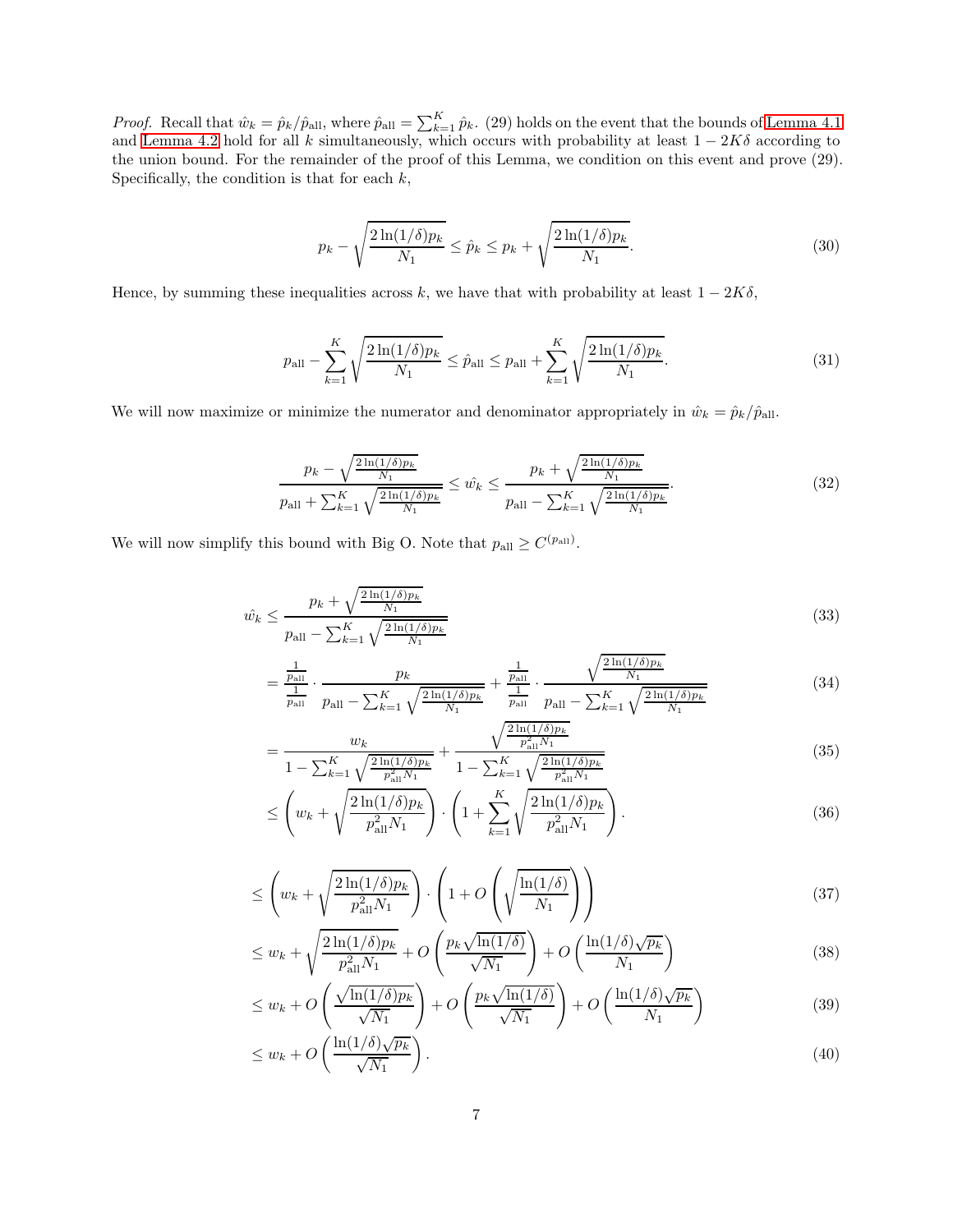We repeat these steps for the lower bound. Thus,

$$
w_k - O\left(\frac{\ln(1/\delta)\sqrt{p_k}}{\sqrt{N_1}}\right) \le \hat{w}_k \le w_k + O\left(\frac{\ln(1/\delta)\sqrt{p_k}}{\sqrt{N_1}}\right). \tag{41}
$$

<span id="page-7-0"></span>**Lemma 4.4** ( $B_k^{(1)}$  Lower Bound). For small  $\delta > 0$ , the following is true for all k,

$$
B_k^{(1)} \ge p_k N_1 - \sqrt{2\ln(1/\delta)p_k N_1}.
$$
\n(42)

 $\Box$ 

*Proof.* We apply [Tarjan \[2009](#page-17-2)] reproduced as [Lemma 6.2](#page-17-3) to lower bound  $B_k^{(1)}$ <sup>(1)</sup>. Note that  $B_k^{(1)} \sim Binomial(N_1, p_k)$ and that equivalently  $B_k^{(1)} = \sum_{i=1}^{N_1} Y_i$  where  $Y_i \sim Bernoulli(p_k)$ . Hence,

$$
P\left(B_k^{(1)} \le (1 - \epsilon) \left(p_k N_1\right)\right) \le \exp\left(\frac{-\epsilon^2 p_k N_1}{2}\right). \tag{43}
$$

We set  $\delta = exp\left(\frac{-\epsilon^2 p_k N_1}{2}\right)$  and  $\epsilon = \sqrt{\frac{2 \ln(1/\delta)}{p_k N_1}}$ . Thus, with probability at least  $1 - \delta$ :

$$
B_k^{(1)} \ge p_k N_1 - \sqrt{2\ln(1/\delta)p_k N_1}.
$$
\n(44)

We then union bound across all k. As a result, with probability at least  $1 - K\delta$ , (44) holds for all k simultaneously. simultaneously.

<span id="page-7-1"></span>**Lemma 4.5** ( $\sigma_k$  Upper and Lower Bound for  $B_k^{(1)} \geq 2$ ). For small  $\delta > 0$ , the following holds for all k such that  $B_k^{(1)} \geq 2$ .

$$
\sigma_k \cdot \sqrt{1 - O\left(\sqrt{\frac{\ln(1/\delta)}{p_k N_1}}\right)} \le \hat{\sigma_k} \le \sigma_k \cdot \sqrt{1 + O\left(\sqrt{\frac{\ln(1/\delta)}{p_k N_1}}\right)}.
$$
\n(45)

*Proof.* To obtain a concentration inequality on  $\hat{\sigma}_k$ , we will apply bounded differences on the unbiased sample variance estimator for  $B_k^{(1)} > 2$ , which is:

$$
\hat{\sigma}_k^2 = \frac{1}{B_k^{(1)} - 1} \sum_{i=1}^{B_k^{(1)}} (X_{k,i} - \hat{\mu}_k)^2.
$$
\n(46)

Note that the unbiased sampled variance is a U-Statistic  $U_n$  that arises from taking  $g(X_{k,i}, X_{k,j}) = \frac{1}{2}(X_{k,i} (X_{k,j})^2$  [\(Ferguson \[2005\]](#page-17-4) reproduced as [Lemma 6.3\)](#page-17-5). For bounded U-Statistics, we can apply bounded differences to obtain a concentration bound [\(Rinaldo \[2018\]](#page-17-6) reproduced as [Lemma 6.4\)](#page-17-7). Namely, where  $g(X_{k,i}, X_{k,j}) \leq b,$ 

$$
P(|U_n - \mathbb{E}[U_n]| \ge t) \le 2 \exp(-\frac{nt^2}{8b^2}).
$$
\n(47)

We use this concentration inequality with  $n = B_k^{(1)}$ <sup>(1)</sup> and  $g(X_{k,i}, X_{k,j}) \leq b = C_k^{(\mu^2)}$  $\int_k^{(\mu)}$ . Hence,

$$
P(|\hat{\sigma_k}^2 - \sigma_k^2| \ge t) \le 2 \exp(-\frac{B_k^{(1)}t^2}{8C_k^{(\mu^4)}}). \tag{48}
$$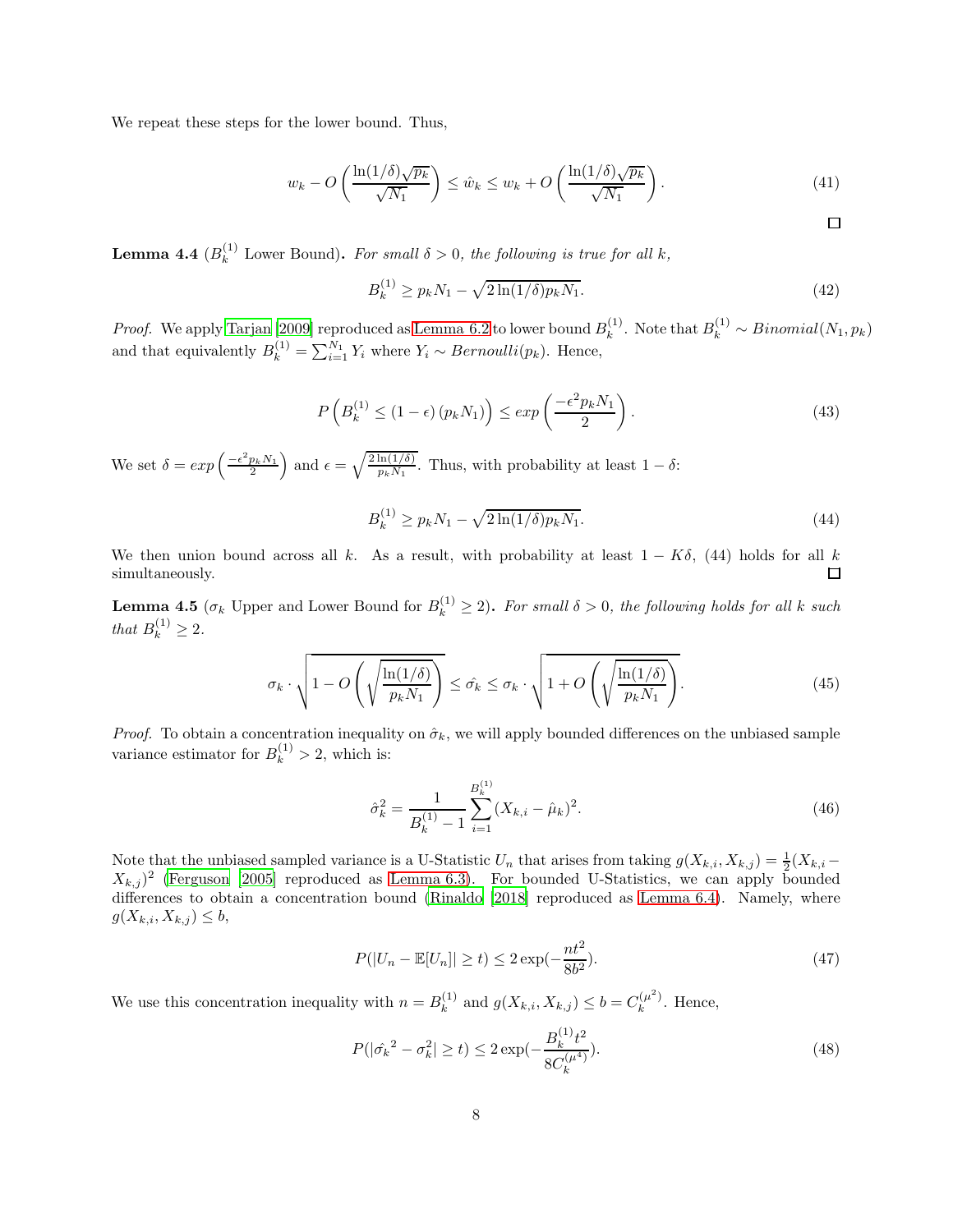We then set  $2\delta = 2 \exp(-\frac{B_k^{(1)}t^2}{8C^{(\mu^4)}})$  $\frac{B_k^{(1)}t^2}{8C_k^{(\mu^4)}}$  and  $t = \sqrt{8\ln(1/\delta)C_k^{(\mu^4)}}$  $\binom{\mu^{4}}{k}$ / $B_k^{(1)}$ . Thus, with probability at least  $1-2\delta$ ,

$$
\sigma_k^2 - \sqrt{\frac{8\ln(1/\delta)C_k^{(\mu^4)}}{B_k^{(1)}}} \leq \hat{\sigma_k}^2 \leq \hat{\sigma_k}^2 + \sqrt{\frac{8\ln(1/\delta)C_k^{(\mu^4)}}{B_k^{(1)}}}. \tag{49}
$$

Using [Lemma 4.4,](#page-7-0) we have  $B_k^{(1)} \ge p_k N_1 - \sqrt{\frac{2\ln(1/\delta)p_k N_1}{N}}$  with probability at least  $1 - K\delta$ . Note that if that bound holds, then  $p_k \geq p_*$  =  $2\ln(1/\delta) + 2\sqrt{\ln(1/\delta)} + 2$  $\frac{\text{N}_{\text{M}_{1}}(1/\sigma)+2}{\text{N}_{1}}$ , which allows us to simplify (53) into (54).

$$
\sigma_k^2 - \sqrt{\frac{8\ln(1/\delta)C_k^{(\mu^4)}}{p_k N_1 - \sqrt{2\ln(1/\delta)p_k N_1}}} \leq \hat{\sigma_k}^2 \leq \sigma_k^2 + \sqrt{\frac{8\ln(1/\delta)C_k^{(\mu^4)}}{p_k N_1 - \sqrt{2\ln(1/\delta)p_k N_1}}}
$$
(50)

$$
\sigma_k^2 - \sqrt{\frac{8\ln(1/\delta)C_k^{(\mu^4)}}{p_k N_1 \left(1 - \sqrt{\frac{2\ln(1/\delta)}{p_k N_1}}\right)}} \leq \hat{\sigma_k}^2 \leq \sigma_k^2 + \sqrt{\frac{8\ln(1/\delta)C_k^{(\mu^4)}}{p_k N_1 \left(1 - \sqrt{\frac{2\ln(1/\delta)}{p_k N_1}}\right)}}\tag{51}
$$

$$
\sigma_k^2 - \sqrt{\frac{8\ln(1/\delta)C_k^{(\mu^4)}}{p_k N_1} \cdot \left(1 + \sqrt{\frac{2\ln(1/\delta)}{p_k N_1}}\right)} \leq \hat{\sigma_k}^2 \leq \sigma_k^2 + \sqrt{\frac{8\ln(1/\delta)C_k^{(\mu^4)}}{p_k N_1} \cdot \left(1 + \sqrt{\frac{2\ln(1/\delta)}{p_k N_1}}\right)} \tag{52}
$$

$$
\sigma_k^2 - \sqrt{\frac{8\ln(1/\delta)C_k^{(\mu^4)}}{p_k N_1} + \frac{8\sqrt{2}\ln(1/\delta)^{3/2}}{p_k^{3/2} N_1^{3/2}}} \leq \hat{\sigma_k}^2 \leq \sigma_k^2 + \sqrt{\frac{8\ln(1/\delta)C_k^{(\mu^4)}}{p_k N_1} + \frac{8\sqrt{2}\ln(1/\delta)^{3/2}}{p_k^{3/2} N_1^{3/2}}} \tag{53}
$$

$$
\sigma_k^2 - \sqrt{O\left(\frac{\ln(1/\delta)}{p_k N_1}\right)} \le \hat{\sigma_k}^2 \le \sigma_k^2 + \sqrt{O\left(\frac{\ln(1/\delta)}{p_k N_1}\right)}
$$
(54)

$$
\sqrt{\sigma_k^2 - \sqrt{O\left(\frac{\ln(1/\delta)}{p_k N_1}\right)}} \le \hat{\sigma_k} \le \sqrt{\sigma_k^2 + \sqrt{O\left(\frac{\ln(1/\delta)}{p_k N_1}\right)}} \tag{55}
$$

$$
\sigma_k \cdot \sqrt{1 - O\left(\sqrt{\frac{\ln(1/\delta)}{p_k N_1}}\right)} \leq \hat{\sigma_k} \leq \sigma_k \cdot \sqrt{1 + O\left(\sqrt{\frac{\ln(1/\delta)}{p_k N_1}}\right)}.
$$
\n(56)

We union bound across the strata and intersection bound our application of Lemma 4, and get that the above holds with probability at least  $(1 - 2K\delta)(1 - K\delta) = 1 - 3K\delta + 2K^2\delta^2 \ge 1 - 3K\delta$ . The derivation above relies on  $\sigma_k \neq 0$  because we divide by  $\sigma_k$  in (55). However, if  $\sigma_k = 0$ , then  $\hat{\sigma}_k = \sigma_k$ , so the bound still holds. holds.

<span id="page-8-1"></span>**Lemma 4.6** ( $\sqrt{p_k} \sigma_k$  Upper Bound for  $B_k^{(1)} < 2$ ). For  $B_k^{(1)} < 2$ , the following holds for all k:

$$
\sqrt{\hat{p}_k}\hat{\sigma}_k \le \sqrt{p_k}\sigma_k + O\left(\frac{1}{\sqrt{N_1}}\right). \tag{57}
$$

<span id="page-8-0"></span>*Proof.* In the cases where  $B_k^{(1)} < 2$ , we will upper bound  $\sqrt{\hat{p}_k} \hat{\sigma}_k$  directly instead of combining our concentration inequalities for  $\sqrt{\hat{p}_k}$  and  $\hat{\sigma}_k$  separately.

$$
\sqrt{\hat{p}_k}\hat{\sigma}_k \le \sqrt{\frac{2}{N_1}}\hat{\sigma}_k \le \sqrt{p_k}\sigma_k + \sqrt{\frac{2}{N_1}}C_k^{(\sigma)} \le \sqrt{p_k}\sigma_k + O\left(\frac{1}{\sqrt{N_1}}\right). \tag{58}
$$

 $\Box$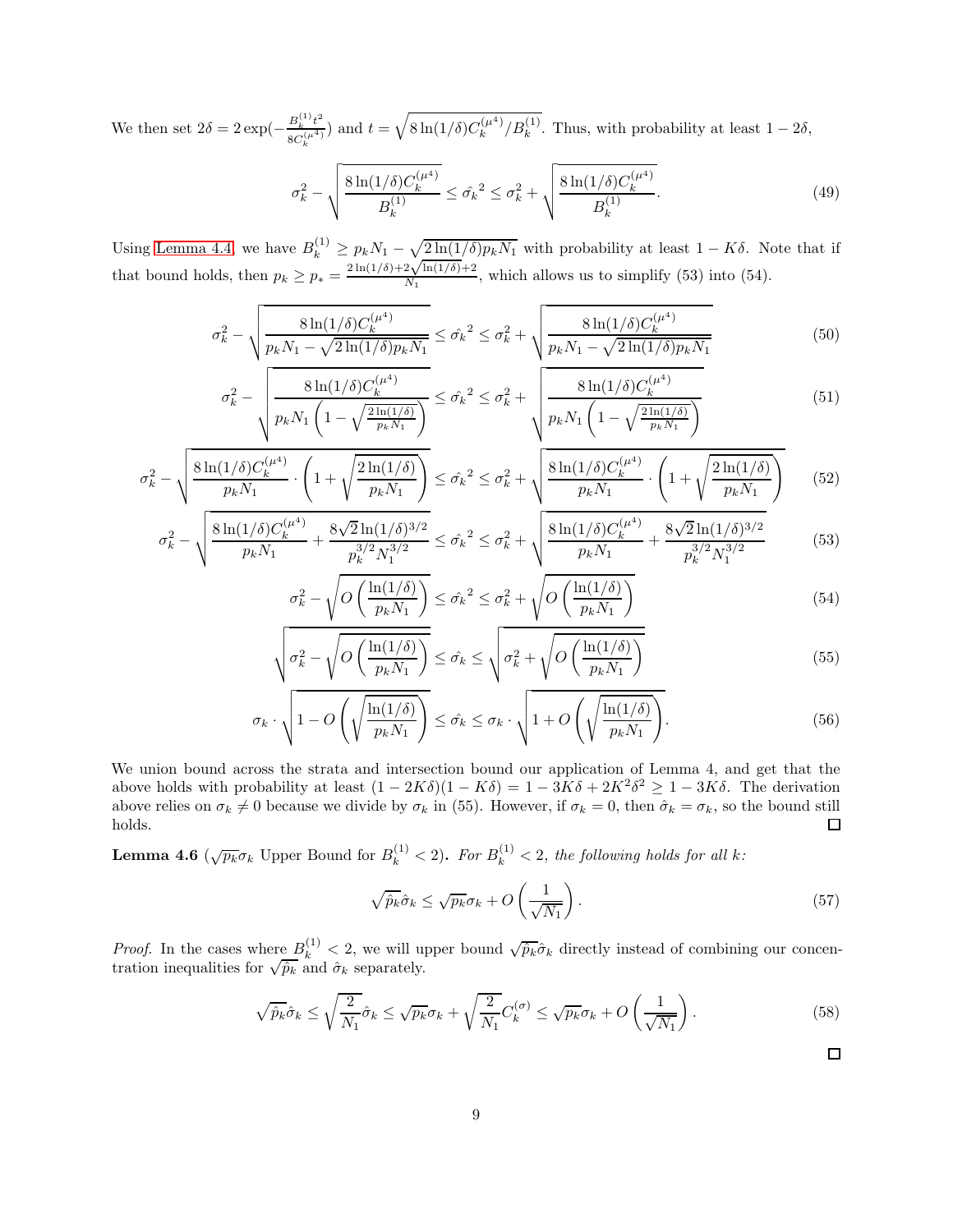**Lemma 4.7** ( $T_k$  Lower Bound). For small  $\delta > 0$ , the following is true simultaneously for all k where  $p_k > p_* =$  $2\ln(1/\delta) + 2\sqrt{\ln(1/\delta)} + 2$  $\frac{Z\sqrt{m(1/\theta)+2}}{N_1},$ 

$$
\hat{T}_k \ge T_k \left( 1 - O\left( \sqrt{\frac{\ln(1/\delta)}{p_k N_1}} \right) \right). \tag{59}
$$

*Proof.* Our goal is to lower bound  $\hat{T}_k = \frac{\sqrt{\hat{p}_k} \hat{\sigma}_k}{\sum_{i=1}^K \sqrt{\hat{p}_i} \hat{\sigma}_i}$ . To accomplish this, we will upper bound the denominator and lower bound the numerator. To lower bound the numerator, we will apply our concentration inequalities for  $\sqrt{\hat{p}_k}$  and  $\hat{\sigma}_k$  from [Lemma 4.2](#page-5-0) and [Lemma 4.5.](#page-7-1) We only lower bound for k where  $B_k^{(1)} \geq 2$ . Through [Lemma 4.4,](#page-7-0) we know that for  $B_k^{(1)} \geq 2$  to be true we can condition on  $p_k > p_* =$  $\sum_{\ln(1/\delta)+2\sqrt{\ln(1/\delta)}+2}^{\kappa}$  $\frac{2\sqrt{\ln(1/\theta)+2}}{N_1}$ . This allows us to satisfy the conditions of [Lemma 4.5.](#page-7-1)

$$
\sqrt{\hat{p}}_k \sigma_k \ge \sqrt{p_k} \sigma_k \sqrt{1 - O\left(\sqrt{\frac{\ln(1/\delta)}{p_k N_1}}\right)} \sqrt{1 - O\left(\sqrt{\frac{\ln(1/\delta)}{p_k N_1}}\right)}
$$
(60)

$$
\geq \sqrt{p_k} \sigma_k \left( 1 - O\left( \sqrt{\frac{\ln(1/\delta)}{p_k N_1}} \right) \right) \geq \sqrt{p_k} \sigma_k - O\left( \sqrt{\frac{\ln(1/\delta)}{N_1}} \right). \tag{61}
$$

To maximize the denominator, we also apply [Lemma 4.1](#page-4-0) and split the cases where  $p_k > p_*$  and where  $p_k \leq p_*$ .

$$
\sum_{i=1}^{K} \sqrt{\hat{p}_i} \hat{\sigma}_i \le \sum_{p_k > p_*}^{K} \sqrt{p_i} \sigma_i \sqrt{1 + O\left(\sqrt{\frac{\ln(1/\delta)}{p_i N_1}}\right)} \sqrt{1 + O\left(\sqrt{\frac{\ln(1/\delta)}{p_i N_1}}\right)} + \sum_{p_k > p_*}^{K} \sqrt{p_i} \sigma_i + O\left(\frac{1}{\sqrt{N_1}}\right) \tag{62}
$$

$$
\leq \sum_{p_k < p_*}^K \sqrt{p_i} \sigma_i \left( 1 + O\left(\sqrt{\frac{\ln(1/\delta)}{p_i N_1}}\right) \right) + \sum_{p_k \leq p_*}^K \sqrt{p_i} \sigma_i + O\left(\frac{1}{\sqrt{N_1}}\right) \tag{63}
$$

$$
\leq \sum_{i=1}^{K} \sqrt{p_i} \sigma_i + O\left(\sqrt{\frac{\ln(1/\delta)}{N_1}}\right). \tag{64}
$$

Thus, for  $p_k > p_* =$  $2\ln(1/\delta) + 2\sqrt{\ln(1/\delta)} + 2$  $\frac{2\sqrt{n_1(1/0)+2}}{N_1},$ 

$$
\hat{T}_k = \frac{\sqrt{\hat{p}_k} \hat{\sigma}_k}{\sum_{i=1}^K \sqrt{\hat{p}_i} \hat{\sigma}_i} \ge \frac{\sqrt{p_k} \sigma_k - O\left(\sqrt{\frac{\ln(1/\delta)}{N_1}}\right)}{\sum_{i=1}^K \sqrt{p_i} \sigma_i + O\left(\sqrt{\frac{\ln(1/\delta)}{N_1}}\right)} = \frac{\frac{1}{\sum_{i=1}^K \sqrt{p_i} \sigma_i}}{\sum_{i=1}^K \sqrt{p_i} \sigma_i} \cdot \frac{\sqrt{p_k} \sigma_k - O\left(\sqrt{\frac{\ln(1/\delta)}{N_1}}\right)}{\sum_{i=1}^K \sqrt{p_i} \sigma_i + O\left(\sqrt{\frac{\ln(1/\delta)}{N_1}}\right)}\tag{65}
$$

$$
\geq \frac{T_k - O\left(\sqrt{\frac{\ln(1/\delta)}{N_1}}\right)}{1 + O\left(\sqrt{\frac{\ln(1/\delta)}{N_1}}\right)} \geq \left(T_k - O\left(\sqrt{\frac{\ln(1/\delta)}{N_1}}\right)\right) \left(1 - O\left(\sqrt{\frac{\ln(1/\delta)}{N_1}}\right)\right) \tag{66}
$$

$$
\geq T_k - O\left(\sqrt{\frac{\ln(1/\delta)}{N_1}}\right) - O\left(\sqrt{\frac{p_k \ln(1/\delta)}{N_1}}\right) + O\left(\frac{\ln(1/\delta)}{N_1}\right) \tag{67}
$$

$$
\geq T_k - O\left(\sqrt{\frac{\ln(1/\delta)}{N_1}}\right) \geq T_k \left(1 - O\left(\sqrt{\frac{\ln(1/\delta)}{p_k N_1}}\right)\right) \qquad \qquad \Box
$$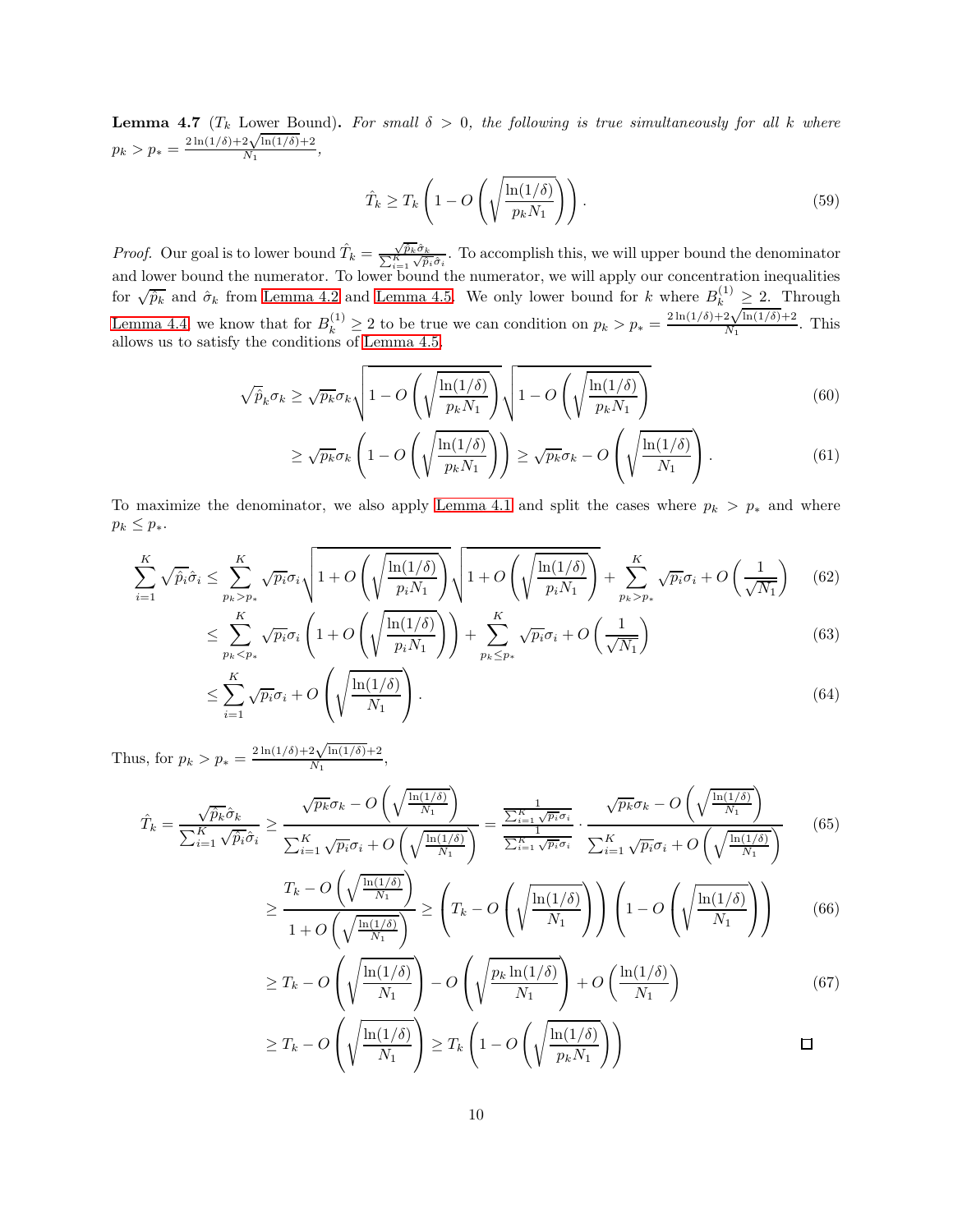Through the union bound on [Lemma 4.1,](#page-4-0) [Lemma 4.2,](#page-5-0) [Lemma 4.5,](#page-7-1) (73) occurs with probability at least  $1-5K\delta$ .

#### 4.3 Stage 2

Recall that we use high probability bounds over Stage 1 and take the expectation over Stage 2. In this section, we derive bounds on quantities in Stage 2 that will help us upper bound the mean squared error of our algorithm.

<span id="page-10-0"></span>**Lemma 4.8**  $(B_k^{(2)}$  Lower Bound). If [Lemma 4.7](#page-8-0) holds, the following is true for all k where  $p_k > p_* = 2\ln(1/\delta) + 2\sqrt{\ln(1/\delta)} + 2$  $\frac{2\sqrt{\ln(1/\sigma)+2}}{N_1}$  with probability at least  $1-\gamma$ ,

$$
B_k^{(2)} \ge p_k T_k N_2 \left( 1 - O\left(\sqrt{\frac{1}{p_k N_1}}\right) - O\left(\sqrt{\frac{\ln(1/\gamma)}{N_2 p_k^{3/2}}}\right) \right). \tag{68}
$$

*Proof.* Recall that  $B_k^{(2)} \sim Binomial(N_2\hat{T}_k, p_k)$ . Thus, using [Tarjan \[2009\]](#page-17-2) reproduced as [Lemma 6.2,](#page-17-3) we have that:

$$
P\left(B_k^{(2)} \le (1 - \epsilon) \left(p_k \hat{T}_k N_2\right)\right) \le \exp\left(\frac{-\epsilon^2 p_k \hat{T}_k N_2}{2}\right). \tag{69}
$$

We set  $\gamma = exp\left(\frac{-\epsilon^2 p_k \hat{T}_k N_2}{2}\right)$  and  $\epsilon = \sqrt{\frac{2 \ln(1/\gamma)}{p_k \hat{T}_k N_2}}$  $\frac{2 \ln(1/\gamma)}{p_k \hat{T}_k N_2}$ . Thus, we have that with probability  $1-\gamma$  and if [Lemma 4.7](#page-8-0) holds:

$$
B_k^{(2)} \ge p_k \hat{T}_k N_2 \left( 1 - \sqrt{\frac{2\ln(1/\gamma)}{p_k \hat{T}_k N_2}} \right) \ge p_k \hat{T}_k N_2 - \sqrt{2\ln(1/\gamma)p_k \hat{T}_k N_2} \ge p_k \hat{T}_k N_2 \left( 1 - \sqrt{\frac{2\ln(1/\gamma)}{p_k \hat{T}_k N_2}} \right). \tag{70}
$$

We lower bound the number of draws  $\hat{T}_k N_2$  by conditioning on [Lemma 4.7](#page-8-0) which says that  $\hat{T}_k \geq T_k \left(1 - O\left(\sqrt{\frac{\ln(1/\delta)}{p_k N_1}}\right)\right)$ . Thus, with probability at least  $1 - \gamma$ ,

$$
\geq p_k T_k N_2 \left( 1 - O\left(\sqrt{\frac{\ln(1/\delta)}{p_k N_1}}\right) \right) \left( 1 - \sqrt{\frac{2 \ln(1/\gamma)}{p_k T_k N_2 \left( 1 - O\left(\sqrt{\frac{\ln(1/\delta)}{p_k N_1}}\right)} \right)} \right) \tag{71}
$$

$$
\geq p_k T_k N_2 \left( 1 - O\left( \sqrt{\frac{\ln(1/\delta)}{p_k N_1}} \right) - \sqrt{\frac{2 \ln(1/\gamma)}{p_k T_k N_2 \left( 1 - O\left(\frac{\ln(1/\delta)}{\sqrt{p_k N_1}}\right) \right)}} \right) \tag{72}
$$

$$
\geq p_k T_k N_2 \left( 1 - O\left( \sqrt{\frac{\ln(1/\delta)}{p_k N_1}} \right) - \sqrt{\frac{2 \ln(1/\gamma)}{p_k T_k N_2}} \cdot \left( 1 + O\left( \frac{\ln(1/\delta)}{\sqrt{p_k N_1}} \right) \right) \right) \tag{73}
$$

$$
\geq p_k T_k N_2 \left( 1 - O\left( \sqrt{\frac{\ln(1/\delta)}{p_k N_1}} \right) - \sqrt{\frac{2 \ln(1/\gamma)}{p_k T_k N_2} + O\left( \frac{\ln(1/\delta) \ln(1/\gamma)}{N_2 p_k^2 \sqrt{N_1}} \right)} \right) \tag{74}
$$

$$
\geq p_k T_k N_2 \left(1 - O\left(\sqrt{\frac{1}{p_k N_1}}\right) - O\left(\sqrt{\frac{\ln(1/\gamma)}{N_2 p_k^{3/2}}}\right)\right)
$$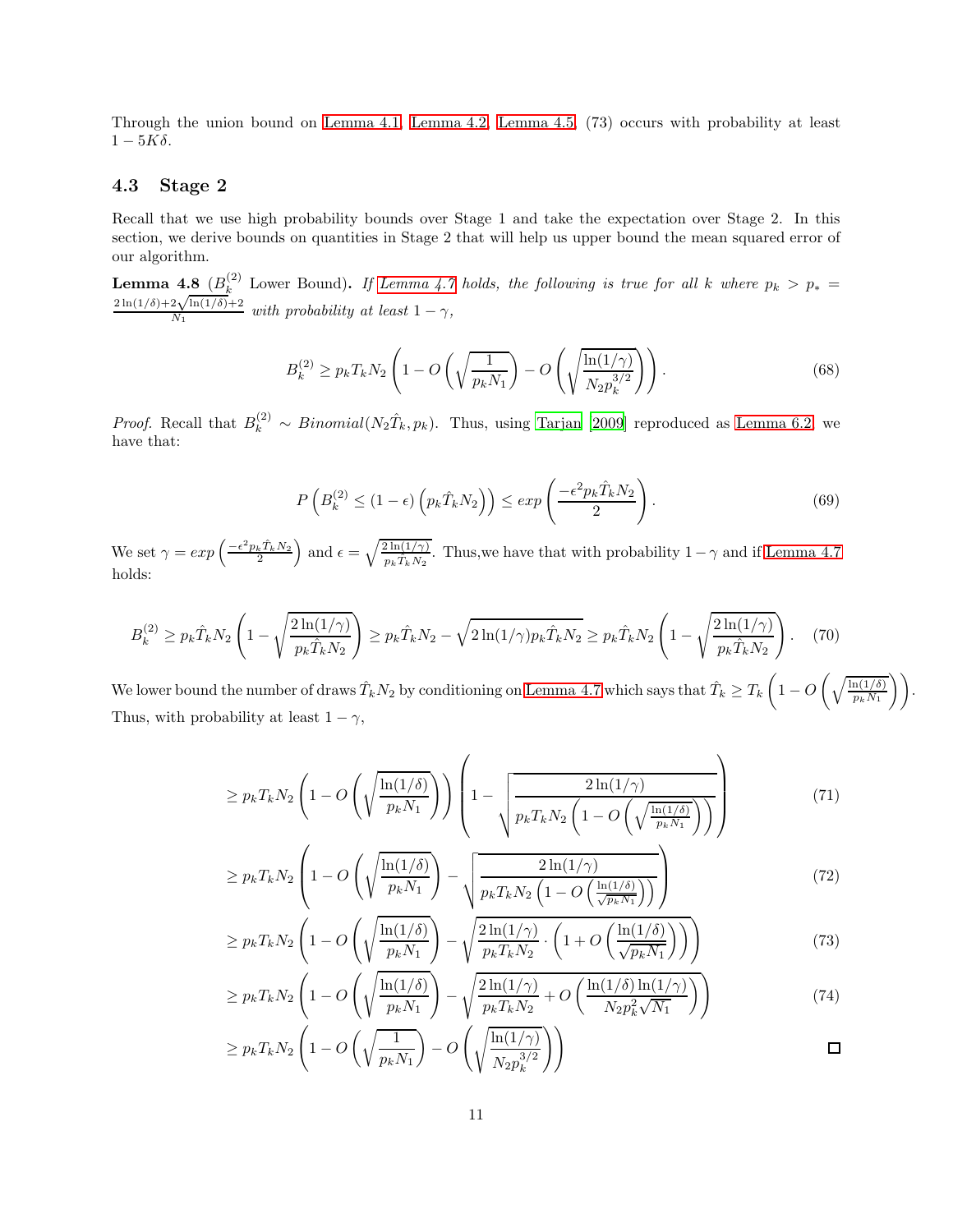<span id="page-11-0"></span>We use the fact that  $p_k > p_* \geq 1/N_1$  on (74).

**Lemma 4.9**  $(w_k^2 P(B_k^{(2)} = 0)$  Upper Bound). If [Lemma 4.7](#page-8-0) holds for  $p_k > p_*$  and if  $N_2 = \omega(N_1^{3/4})$ ,

$$
p_k^x P(B_k^{(2)} = 0) \le O\left(\frac{1}{N_1^x}\right) + O\left(\frac{\sqrt{N_1}}{N_2^2}\right). \tag{75}
$$

Proof.

$$
p_k^x P(B_k^{(2)} = 0) = p_k^x (1 - p_k)^{\left[\hat{T}_k N_2\right]} \le p_k^x (1 - p_k)^{\hat{T}_k N_2}.
$$
\n<sup>(76)</sup>

If  $p_k \leq p_* =$  $2\ln(1/\delta) + 2\sqrt{\ln(1/\delta)} + 2$  $\frac{2\sqrt{m(10)+2}}{N_1},$ 

$$
p_k^x (1 - p_k)^{\hat{T}_k N_2} \le O\left(\frac{1}{N_1^x}\right).
$$
\n(77)

Else if  $p_k > p_*$ , which satisfies the conditions of [Lemma 4.7,](#page-8-0)

$$
p_k^x (1 - p_k)^{\hat{T}_k N_2} \le (1 - p_k)^{T_k N_2} \left( 1 - O\left(\frac{1}{\sqrt{p_k N_1}}\right) \right) \tag{78}
$$

$$
\leq (1 - p_k)^{N_2} \left( O(\sqrt{p_k}) - O\left(\frac{1}{\sqrt{N_1}}\right) \right) \tag{79}
$$

$$
\leq (1 - p_k)^{O\left(\frac{N_2}{N_1^{1/4}}\right)}.
$$
\n(80)

We assume that  $N_2 = \omega(N_1^{3/4})$  which means that (80) is decreasing exponentially. Hence, we can say that  $(1-p_k)^{O\left(\frac{N_2}{N_1^{1/4}}\right)}$  $\setminus$  $= O\left(\frac{\sqrt{N_1}}{N_2^2}\right)$ .

$$
p_k^x P(B_k^{(2)} = 0) \le O\left(\frac{1}{N_1^x}\right) + O\left(\frac{\sqrt{N_1}}{N_2^2}\right)
$$

#### <span id="page-11-1"></span>4.4 Final Result

Theorem 1. For small  $\delta > 0$  over Stage 1 [\(Lemma 4.1,](#page-4-0) [Lemma 4.2,](#page-5-0) [Lemma 4.3,](#page-5-1) [Lemma 4.4,](#page-7-0) [Lemma 4.5,](#page-7-1) [Lemma 4.6,](#page-8-1) and [Lemma 4.7\)](#page-8-0) and if  $N_2 = \omega(N_1^{3/4})$ , the expectation of the mean squared error of ABAE over Stage 2 is

$$
\mathbb{E}[(\hat{\mu}_{all} - \mu_{all})^2] \le O\left(N_1^{-1}\right) + O\left(N_2^{-1}\right) + O\left(N_1^{1/2} N_2^{-3/2}\right). \tag{81}
$$

Proof. By [Lemma 4.1,](#page-4-0) [Lemma 4.2,](#page-5-0) [Lemma 4.3,](#page-5-1) [Lemma 4.4,](#page-7-0) [Lemma 4.5,](#page-7-1) [Lemma 4.6,](#page-8-1) and [Lemma 4.7,](#page-8-0) we have that for small  $\delta > 0$ :

$$
\sqrt{p_k} \sqrt{1 - O\left(\sqrt{\frac{\ln(1/\delta)}{p_k N_1}}\right)} \le \sqrt{\hat{p}_k} \le \sqrt{p_k} \sqrt{1 + O\left(\sqrt{\frac{\ln(1/\delta)}{p_k N_1}}\right)}.
$$
\n(82)

$$
w_k - O\left(\frac{\ln(1/\delta)\sqrt{p_k}}{\sqrt{N_1}}\right) \le \hat{w_k} \le w_k + O\left(\frac{\ln(1/\delta)\sqrt{p_k}}{\sqrt{N_1}}\right) \tag{83}
$$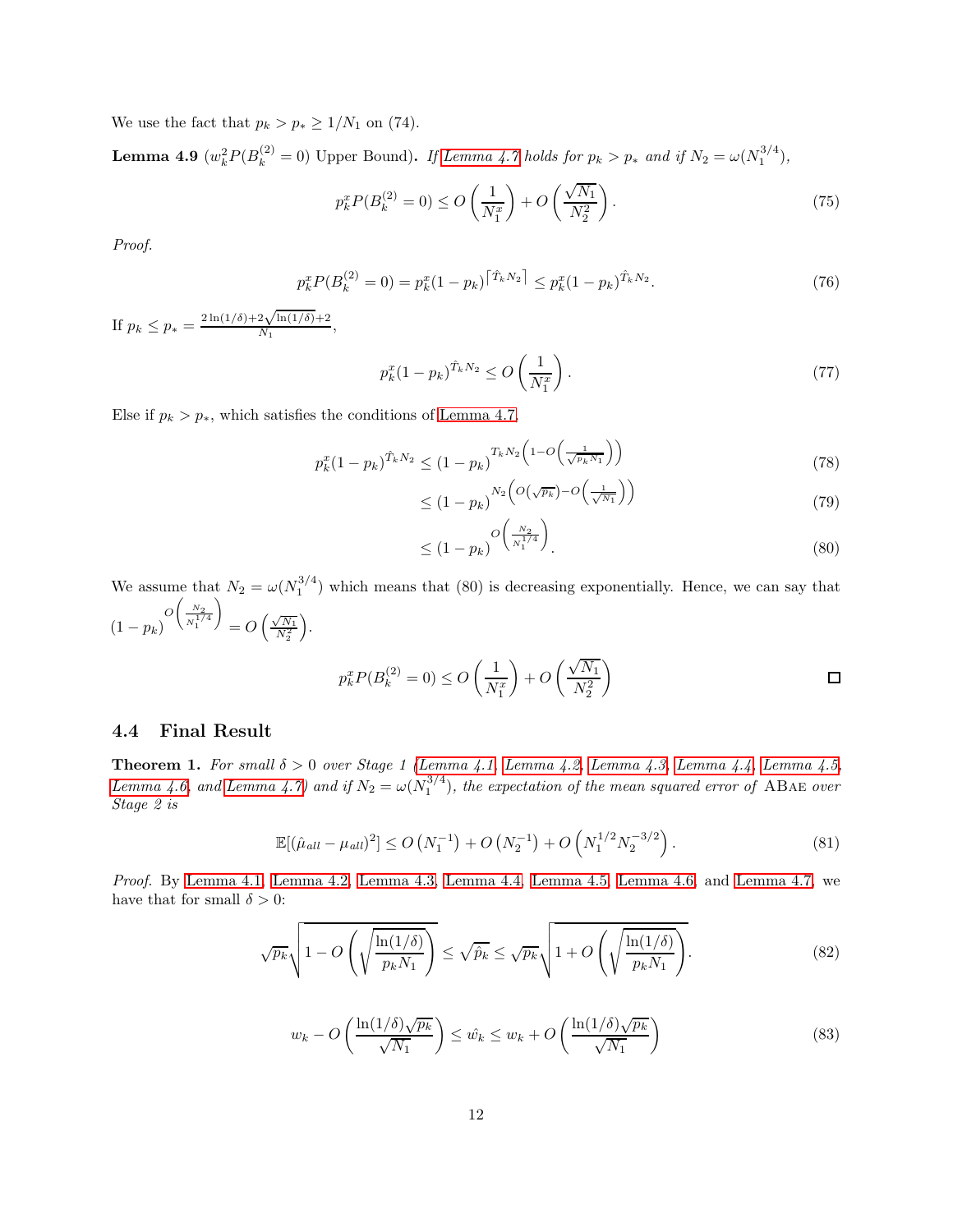$$
B_k^{(1)} \ge p_k N_1 - \sqrt{2\ln(1/\delta)p_k N_1}.
$$
\n(84)

$$
\sigma_k \cdot \sqrt{1 - O\left(\sqrt{\frac{\ln(1/\delta)}{p_k N_1}}\right)} \leq \hat{\sigma_k} \leq \sigma_k \cdot \sqrt{1 + O\left(\sqrt{\frac{\ln(1/\delta)}{p_k N_1}}\right)}.
$$
\n(85)

$$
\hat{T}_k \ge T_k \left( 1 - O\left( \sqrt{\frac{\ln(1/\delta)}{p_k N_1}} \right) \right). \tag{86}
$$

Let  $\mathcal E$  be the event that all these inequalities are satisfied. For the remainder of the proof, we condition on  $\mathcal E$  and take the expectation over the randomness in Stage 2. We now begin to decompose the mean squared error.

$$
\mathbb{E}[(\hat{\mu}_{\text{all}} - \mu_{\text{all}})^2] = \mathbb{E}\left[ (\sum_{k=1}^K \hat{w}_k \hat{\mu}_k - w_k \mu_k)^2 \right].
$$
 (87)

We know that  $\mathbb{E}[\hat{\mu}_k] = P(B_k^{(2)} > 0) \cdot \mu_k$ . As a result,  $\mathbb{E}[\hat{\mu}_k] + \mu_k P(B_k^{(2)} = 0) = \mu_k$ . Hence,

$$
= \mathbb{E}\left[\left(\sum_{k=1}^{K} \hat{w}_k(\hat{\mu}_k - \mathbb{E}[\hat{\mu}_k]) + (\hat{w}_k - w_k)\mathbb{E}[\hat{\mu}_k] - w_k \mu_k P(B_k = 0)\right)^2\right]
$$
(88)

We now use that  $\mathbb{E}[(A + B)^2] = \mathbb{E}[A^2 + 2AB + B^2]$ , so if  $\mathbb{E}[A] = 0$  then  $\mathbb{E}[(A + B)^2] = \mathbb{E}[A^2] + \mathbb{E}[B^2]$ . We set  $A = \hat{w}_k(\hat{\mu}_k - \mathbb{E}[\hat{\mu}_k])$  and  $B = (\hat{w}_k - w_k)\mathbb{E}[\hat{\mu}_k] - w_k\mu_kP(B_k = 0)$ . Note that  $\mathbb{E}[A] = 0$ . Thus,

$$
= \mathbb{E}\left[ \left( \sum_{k=1}^{K} \hat{w}_k (\hat{\mu}_k - \mathbb{E}[\hat{\mu}_k]) \right)^2 \right] + \mathbb{E}\left[ \left( \sum_{k=1}^{K} (\hat{w}_k - w_k) \mathbb{E}[\hat{\mu}_k] - w_k \mu_k P(B_k = 0) \right)^2 \right]
$$
(89)

$$
\leq \sum_{k=1}^{K} \hat{w}_k^2 \text{Var}(\hat{\mu}_k) + \left[ \max_k C_k^{\mu_k^2} \right] \mathbb{E} \left[ \left( \sum_{k=1}^{K} w_k P(B_k^{(2)} = 0) + (\hat{w}_k - w_k) \right)^2 \right]. \tag{90}
$$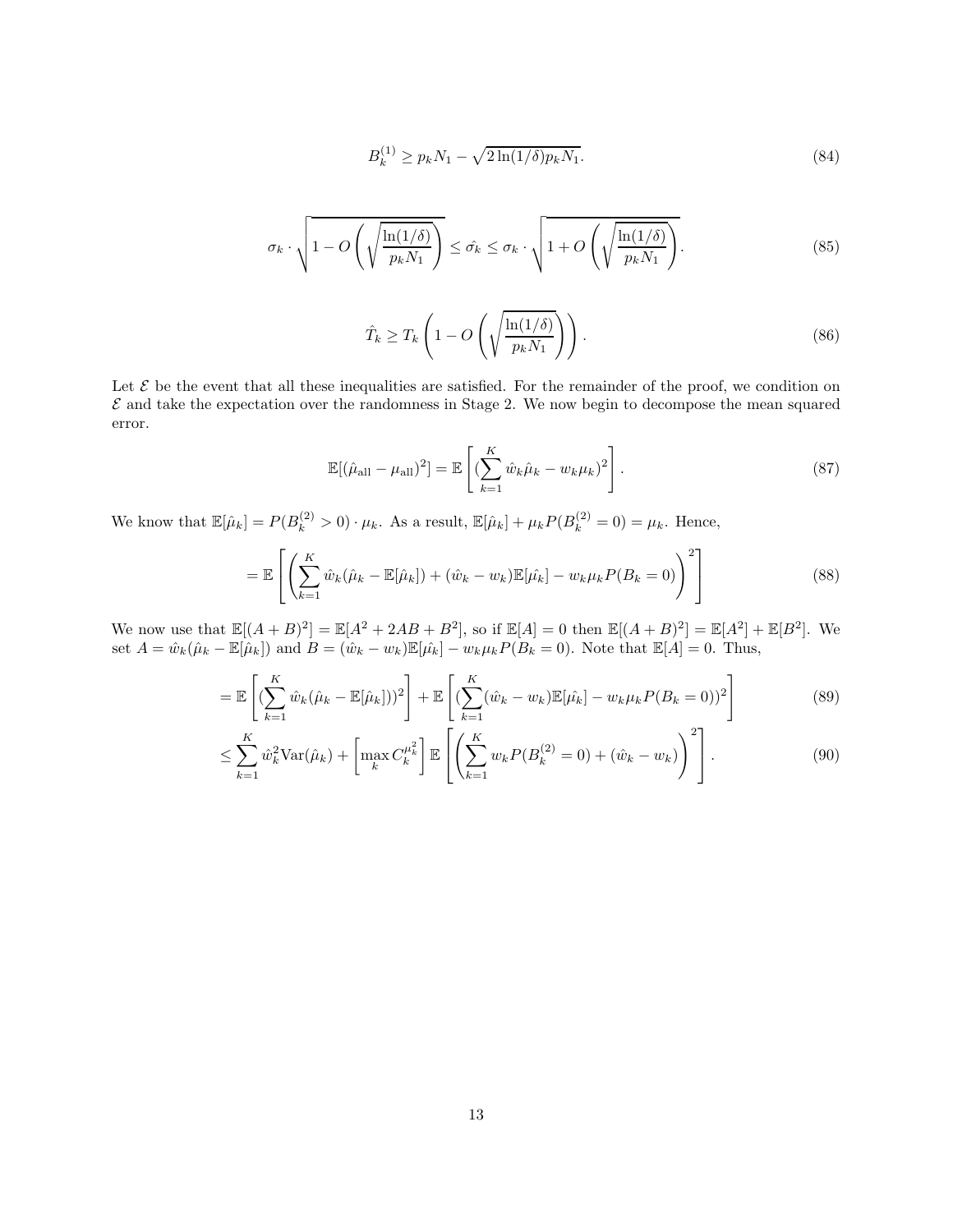We will now separately upper bound the two terms in this expression. For the first term, notice that

$$
\text{Var}[\hat{\mu}_k] = \mathbb{E}[\hat{\mu}_k^2] - \mathbb{E}[\hat{\mu}_k]^2 \tag{91}
$$

$$
=P(B_k^{(2)} > 0)(\mathbb{E}[\frac{\sigma_k^2}{B_k^{(2)}}|B_k^{(2)} > 0] + \mu_k^2) - P(B_k^{(2)} > 0)^2 \mu_k^2
$$
\n(92)

$$
=P(B_k^{(2)} > 0)\mathbb{E}[\frac{\sigma_k^2}{B_k^{(2)}}|B_k^{(2)} > 0] + P(B_k^{(2)} > 0)(1 - P(B_k^{(2)} > 0))\mu_k^2
$$
\n(93)

$$
=P(B_k^{(2)} > 0)\mathbb{E}[\frac{\sigma_k^2}{B_k^{(2)}}|B_k^{(2)} > 0] + P(B_k^{(2)} > 0)P(B_k^{(2)} = 0)\mu_k^2
$$
\n(94)

$$
\leq \mathbb{E}[\frac{\sigma_k^2}{B_k^{(2)}}|B_k^{(2)} > 0] + P(B_k^{(2)} = 0)\mu_k^2
$$
\n(95)

$$
\sum_{k=1}^{K} \hat{w}_k^2 \text{Var}[\hat{\mu}_k] \le \sum_{k=1}^{K} \hat{w}_k^2 \left( \mathbb{E}[\frac{\sigma_k^2}{B_k^{(2)}} | B_k^{(2)} > 0] + P(B_k^{(2)} = 0) \mu_k^2 \right)
$$
\n(96)

$$
\leq \sum_{k=1}^{K} \left( O\left(p_k^2\right) + O\left(\frac{p_k^{3/2}}{\sqrt{N_1}}\right) \right) \left( \mathbb{E}[\frac{\sigma_k^2}{B_k^{(2)}} | B_k^{(2)} > 0] + P(B_k^{(2)} = 0)\mu_k^2 \right) \tag{97}
$$

$$
\leq \sum_{k=1}^{K} \left( O\left(p_k^2\right) + O\left(\frac{p_k^{3/2}}{\sqrt{N_1}}\right) \right) \left( \mathbb{E}[\frac{\sigma_k^2}{B_k^{(2)}} | B_k^{(2)} > 0] + P(B_k^{(2)} = 0) \mu_k^2 \right) \tag{98}
$$

We split the cases where  $p_k$  is small and  $p_k$  is large via  $p_* =$  $2\ln(1/\delta) + 2\sqrt{\ln(1/\delta)} + 2$  $\frac{2\sqrt{\ln(1/\theta)+2}}{N_1}$ . This value of  $p_*$  is chosen as according to the conditions of [Lemma 4.7.](#page-8-0)

$$
\leq \sum_{p_k > p_*}^{K} \left( O\left(p_k^2\right) + O\left(\frac{p_k^{3/2}}{\sqrt{N_1}}\right) \right) \left( \mathbb{E}[\frac{\sigma_k^2}{B_k^{(2)}} | B_k^{(2)} > 0] + P(B_k^{(2)} = 0) \mu_k^2 \right) + \sum_{p_k \leq p_*}^{K} O\left(\frac{1}{N_1^2}\right) \tag{99}
$$

Note that  $p_k^2 P(B_k^{(2)} = 0) \le O\left(\frac{1}{N_1}\right) + O\left(\frac{\sqrt{N_1}}{N_2^2}\right)$ according to [Lemma 4.9.](#page-11-0)

$$
\leq \sum_{p_k > p_*}^{K} \left( O\left(p_k^2\right) + O\left(\frac{p_k^{3/2}}{\sqrt{N_1}}\right) \right) \mathbb{E}[\frac{\sigma_k^2}{B_k^{(2)}} | B_k^{(2)} > 0] + O\left(\frac{1}{N_1}\right) + O\left(\frac{\sqrt{N_1}}{N_2^2}\right) \tag{100}
$$

We will now apply [Lemma 4.8](#page-10-0) to upper bound  $\mathbb{E}[\frac{\sigma_k^2}{B_k^{(2)}}|B_k^{(2)} > 0]$ . Namely, we will split the expectation into two cases, one where  $B_k^{(2)} \geq F_k$  and another where  $B_k \leq F_k$ . Specifically, we apply it such that  $B_k^{(2)} \geq F_k = p_k T_k N_2 \left(1 - O\left(\sqrt{\frac{1}{p_k N_1}}\right) - O\left(\sqrt{\frac{\ln(1/\gamma)}{N_2 p_1^{3/2}}}\right)\right)$  $\frac{\ln(1/\gamma)}{N_2 p_k^{3/2}}$  with failure probability  $\gamma = \frac{1}{e^{\sqrt{N_1}}} \leq O\left(\frac{1}{N_1}\right)$ .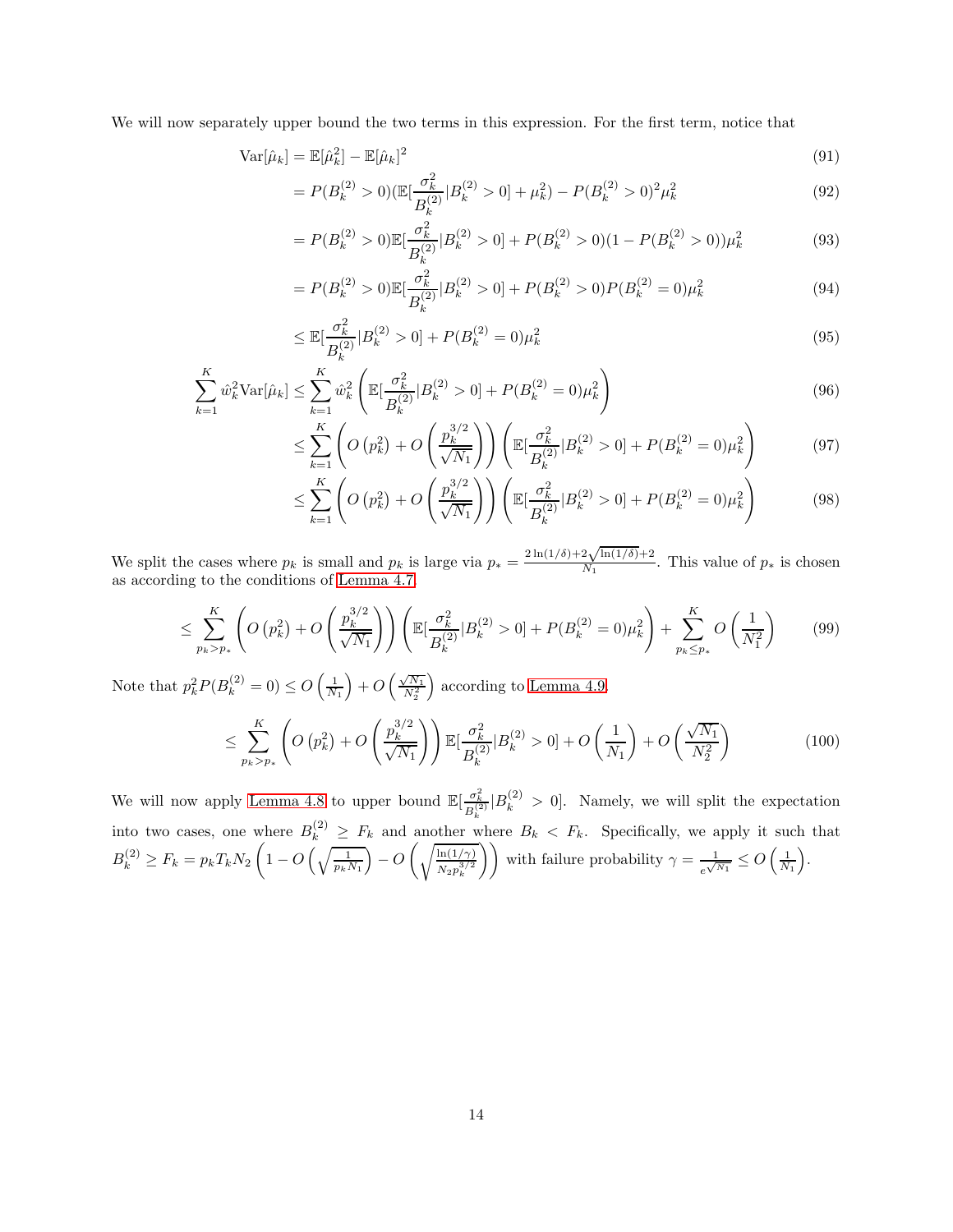$$
\leq \sum_{p_k > p_*}^{K} \left( O\left(p_k^2\right) + O\left(\frac{p_k^{3/2}}{\sqrt{N_1}}\right) \right) \left( \mathbb{E}[\frac{\sigma_k^2}{B_k^{(2)}} | B_k^{(2)} > 0] \right) + O\left(\frac{1}{N_1}\right) + O\left(\frac{\sqrt{N_1}}{N_2^2}\right) \\
\leq \sum_{p_k > p_*}^{K} \left( O\left(p_k^2\right) + O\left(\frac{p_k^{3/2}}{\sqrt{N_1}}\right) \right) \left( P(B_k^{(2)} > F_k) \mathbb{E}[\frac{\sigma_k^2}{B_k^{(2)}} | B_k^{(2)} > F_k] + O\left(\frac{1}{N_1}\right) C_k^{\sigma^2} \right) + O\left(\frac{1}{N_1}\right) + O\left(\frac{\sqrt{N_1}}{N_2^2}\right) \\
\leq \sum_{p_k > p_*}^{K} \left( O\left(p_k^2\right) + O\left(\frac{p_k^{3/2}}{\sqrt{N_1}}\right) \right) \left( P(B_k^{(2)} > F_k) \mathbb{E}[\frac{\sigma_k^2}{B_k^{(2)}} | B_k^{(2)} > F_k] + O\left(\frac{1}{N_1}\right) C_k^{\sigma^2} \right) + O\left(\frac{1}{N_1}\right) + O\left(\frac{\sqrt{N_1}}{N_2^2}\right) \\
\leq \sum_{p_k > p_*}^{K} \left( O\left(p_k^2\right) + O\left(\frac{p_k^{3/2}}{\sqrt{N_1}}\right) \right) \left( P(B_k^{(2)} > F_k) \mathbb{E}[\frac{\sigma_k^2}{B_k^{(2)}} | B_k^{(2)} > F_k] \right) + O\left(\frac{1}{N_1}\right) + O\left(\frac{1}{N_1}\right) + O\left(\frac{\sqrt{N_1}}{N_2^2}\right) \\
\leq \sum_{p_k > p_*}^{K} \left( O\left(p_k^2\right) + O\left(\frac{p_k^{3/2}}{\sqrt{N_1}}\right) \right) \left( P(B_k^{(2)} > F_k) \mathbb{E}[\frac{\sigma_k^2}{B_k^{(2)}} | B_k^{(2)} > F_k] \right) + O\left(\frac{1}{N_1}\right)
$$

$$
\tag{102}
$$

$$
\leq \sum_{p_k > p_*}^{K} \left( O\left(p_k^2\right) + O\left(\frac{p_k^{3/2}}{\sqrt{N_1}}\right) \right) \left( \mathbb{E}\left[\frac{\sigma_k^2}{B_k^{(2)}} | B_k^{(2)} > F_k \right] + O\left(\frac{1}{N_1}\right) C_k^{\sigma^2} \right) + O\left(\frac{1}{N_1}\right) + O\left(\frac{\sqrt{N_1}}{N_2^2}\right) \tag{103}
$$

$$
\leq \sum_{p_k > p_*}^{K} \left( O\left(p_k^2\right) + O\left(\frac{p_k^{3/2}}{\sqrt{N_1}}\right) \right) \mathbb{E}[\frac{\sigma_k^2}{B_k^{(2)}} | B_k^{(2)} > F_k] + O\left(\frac{1}{N_1}\right) + O\left(\frac{\sqrt{N_1}}{N_2^2}\right) \tag{104}
$$

$$
\leq \sum_{p_k > p_*}^{K} \left( O\left(p_k^2\right) + O\left(\frac{p_k^{3/2}}{\sqrt{N_1}}\right) \right) \frac{\sigma_k^2}{p_k T_k N_2 \left(1 - O\left(\sqrt{\frac{1}{p_k N_1}}\right) - O\left(\sqrt{\frac{\ln(1/\gamma)}{N_2 p_k^{3/2}}}\right)\right)} + O\left(\frac{1}{N_1}\right) + O\left(\frac{\sqrt{N_1}}{N_2^2}\right) \tag{105}
$$

$$
\leq \sum_{p_k > p_*}^{K} \left( O\left(\frac{\sqrt{p_k}}{N_2}\right) + O\left(\frac{1}{N_2\sqrt{N_1}}\right) \right) \left(1 + O\left(\sqrt{\frac{1}{p_k N_1}}\right) + O\left(\sqrt{\frac{\ln(1/\gamma)}{N_2 p_k^{3/2}}}\right)\right) + O\left(\frac{1}{N_1}\right) + O\left(\frac{\sqrt{N_1}}{N_2^2}\right) \tag{106}
$$

$$
\leq \sum_{p_k > p_*}^{K} \left( O\left(\frac{\sqrt{p_k}}{N_2}\right) + O\left(\frac{1}{N_2\sqrt{N_1}}\right) \right) \left(1 + O\left(\sqrt{\frac{1}{p_k N_1}}\right) + O\left(\sqrt{\frac{\ln(1/\gamma)}{N_2 p_k^{3/2}}}\right)\right) + O\left(\frac{1}{N_1}\right) + O\left(\frac{\sqrt{N_1}}{N_2^2}\right) \tag{107}
$$

$$
\leq \sum_{p_k > p_*}^{K} O\left(\frac{1}{N_2} + \frac{1}{N_2\sqrt{N_1}} + \frac{\sqrt{N_1}}{N_2\sqrt{N_2}}\right) + O\left(\frac{1}{N_2\sqrt{N_1}}\right) \left(1 + O\left(\sqrt{\frac{1}{p_k N_1}}\right) + O\left(\sqrt{\frac{\ln(1/\gamma)}{N_2 p_k^{3/2}}}\right)\right) + O\left(\frac{1}{N_1}\right) + O\left(\frac{\sqrt{N_1}}{N_2^2}\right) \tag{108}
$$

$$
\leq \sum_{p_k > p_*}^{K} O\left(\frac{1}{N_2} + \frac{\sqrt{N_1}}{N_2\sqrt{N_2}}\right) + O\left(\frac{1}{N_2\sqrt{N_1}} + \frac{1}{N_2\sqrt{N_1}} + \frac{\sqrt{N_1}}{N_2\sqrt{N_2}}\right) + O\left(\frac{1}{N_1}\right) + O\left(\frac{\sqrt{N_1}}{N_2^2}\right) \tag{109}
$$
\n
$$
\leq O\left(\frac{1}{N_1}\right) + O\left(\frac{1}{N_2}\right) + O\left(\frac{\sqrt{N_1}}{N_2\sqrt{N_2}}\right) \tag{110}
$$

We will now upper bound the second term in the expression on (90). We apply [Lemma 4.9](#page-11-0) on (108).

$$
\mathbb{E}\left[ (\sum_{k=1}^{K} (\hat{w}_k - w_k) \mathbb{E}[\hat{\mu_k}] - w_k \mu_k P(B_k = 0))^2 \right] \le \left[ \max_k C_k^{\mu_k^2} \right] \mathbb{E}\left[ \left( \sum_{k=1}^{K} w_k P(B_k^{(2)} = 0) + (\hat{w}_k - w_k) \right)^2 \right] \tag{111}
$$

$$
\leq \left[\max_{k} C_{k}^{\mu_{k}^{2}}\right] \mathbb{E}\left[\left(O\left(\frac{\sqrt{N_{1}}}{N_{2}}\right) + O\left(\frac{1}{\sqrt{N_{1}}}\right)\right)^{2}\right] \tag{112}
$$

$$
\leq O\left(\frac{1}{N_1}\right) + O\left(\frac{1}{N_2}\right) \tag{113}
$$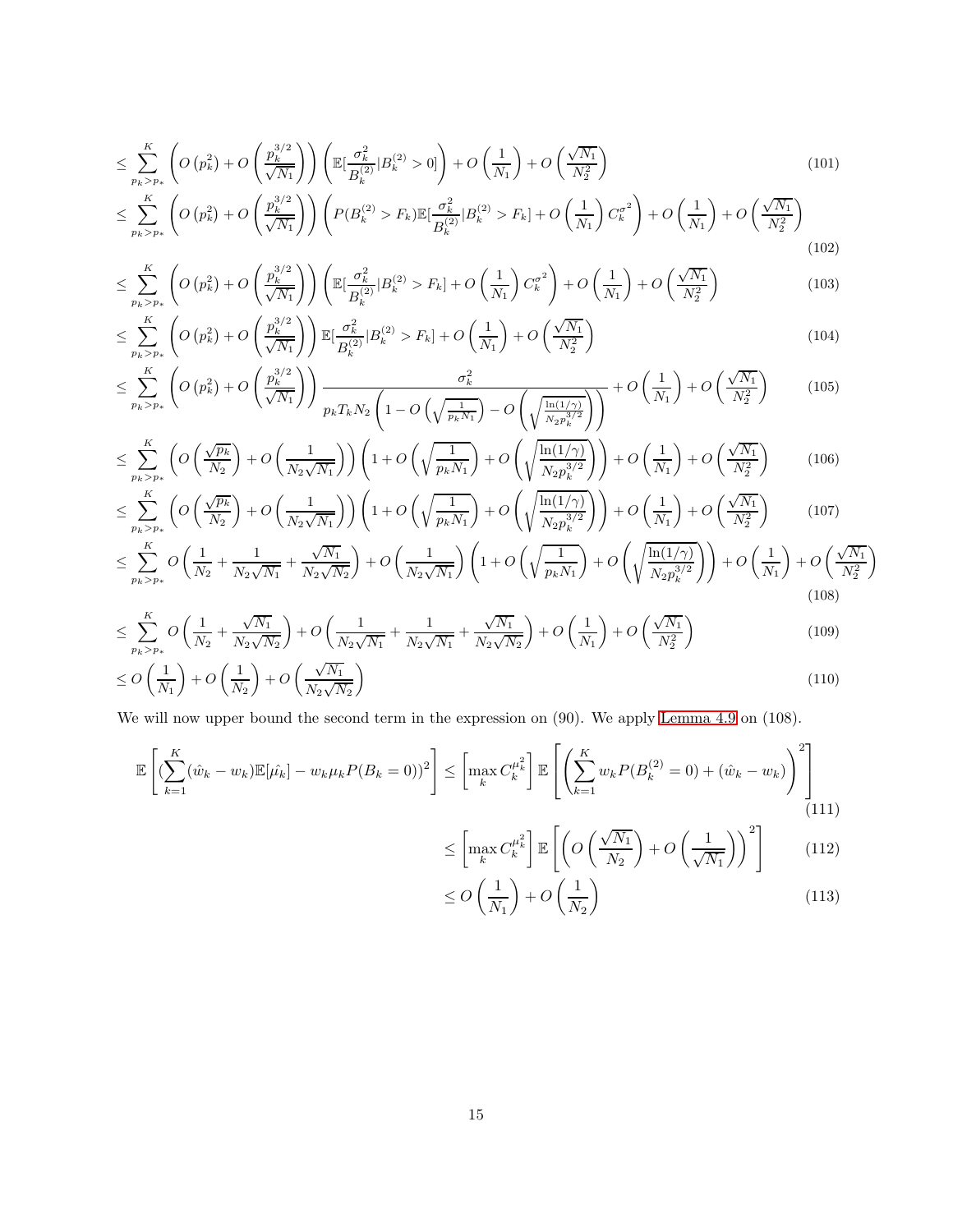Thus, by combining (110) and (113), we finally have that

$$
\mathbb{E}[(\hat{\mu}_{\text{all}} - \mu_{\text{all}})^2] = \mathbb{E}\left[ (\sum_{k=1}^K \hat{w}_k \hat{\mu}_k - w_k \mu_k)^2 \right]
$$
(114)

$$
= \sum_{k=1}^{K} \hat{w}_k^2 \text{Var}(\hat{\mu}_k) + \left[ \max_k C_k^{\mu_k^2} \right] \mathbb{E} \left[ \left( \sum_{k=1}^{K} w_k P(B_k^{(2)} = 0) + (\hat{w}_k - w_k) \right)^2 \right] \tag{115}
$$

$$
\leq \left[O\left(\frac{1}{N_1}\right) + O\left(\frac{1}{N_2}\right) + O\left(\frac{\sqrt{N_1}}{N_2\sqrt{N_2}}\right)\right] + \left[O\left(\frac{1}{N_1}\right) + O\left(\frac{1}{N_2}\right)\right] \tag{116}
$$

$$
\leq O\left(N_1^{-1}\right) + O\left(N_2^{-1}\right) + O\left(N_1^{1/2} N_2^{-3/2}\right) \qquad \qquad \Box
$$

#### 4.5 Sample Reuse

Note that our algorithm shown in [Algorithm 1](#page-1-0) involves a parameter *SampleReuse*, which decides whether we reuse samples from Stage 1 in Stage 2 and vice-versa. In our analysis, we assumed that  $SampleReuse$ was false. We show that  $SampleReuse$  does the change the asymptotic error rates of ABAE.

<span id="page-15-0"></span>Corollary 4.1. If SampleReuse is true, ABae still achieves the the following upper bound on the the mean squared error for small  $\delta > 0$  over Stage 1 and expectation over Stage 2,

$$
\mathbb{E}[(\hat{\mu}_{all} - \mu_{all})^2] \le O\left(N_1^{-1}\right) + O\left(N_2^{-1}\right) + O\left(N_1^{1/2} N_2^{-3/2}\right). \tag{117}
$$

*Proof.* The high probability bounds we have on  $\hat{p}_k$ ,  $\hat{w}_k$ ,  $B_k^{(1)}$  $\hat{k}^{(1)}$ ,  $\hat{\sigma}_k$ ,  $\hat{T}_k$  still hold with sample reuse, so the rates presented in [Theorem 1](#page-11-1) still hold. Furthermore, note that the estimate  $\hat{\mu}_k$  is actually a stochastic sum where the number of summands are dependent on Stage 1. As a result, the samples from Stage 1 and Stage 2 are identically and independently distributed, so we can reuse samples when estimating  $\hat{\mu}_k$ . This will improve the quality of estimates in practice and the bounds we derive for  $\hat{p}_k$ ,  $\hat{w}_k$ , and  $\hat{\mu}_k$  will all be tighter up to constant factors.  $\Box$ 

### 5 Bootstrap Validity

#### 5.1 Validity

We show that the bootstrap is asymptotically valid.

Overview. We first summarize our approach, which applies the functional delta method. Suppose that  $X_1, ..., X_n \sim F_0$  are random variables drawn from a distribution with CDF  $F_0$ , and  $\theta$  is a statistical functional of the CDF. If  $\theta$  is Hadamard differentiable, then the functional delta method of Van [der Vaart](#page-17-8) [\[2000,](#page-17-8) Theorem 23.9] will imply that bootstrap resampling gives valid confidence intervals for  $\theta$ . We will express our statistic in this setting, explicitly define  $\theta$ , and obtain bootstrap validity by showing Hadamard differentiability of  $\theta$ .

**Notation.** We first re-parameterize the draws so that  $X_{k,i} = (Y_{k,i}, P_{k,i})$ , where  $Y_{k,i} \in \mathbb{R}$  is the statistic and  $P_{k,i} \in \{0,1\}$  is the predicate. Namely,  $X_{k,i}$  is the joint variable of the statistic and the predicate. Under this parametrization, we can write the  $\theta_T$  for any fixed allocation T as

$$
\theta_T(Y_k, P_k) = \frac{1}{\sum_k \mathbb{E}[P_k = 1]} \cdot \sum_k \mathbb{E}[P_k = 1] \cdot \mathbb{E}[Y_k | P_k = 1] f(T_k, T)
$$
\n(118)

for some deterministic function  $f$  which normalizes based on the allocation.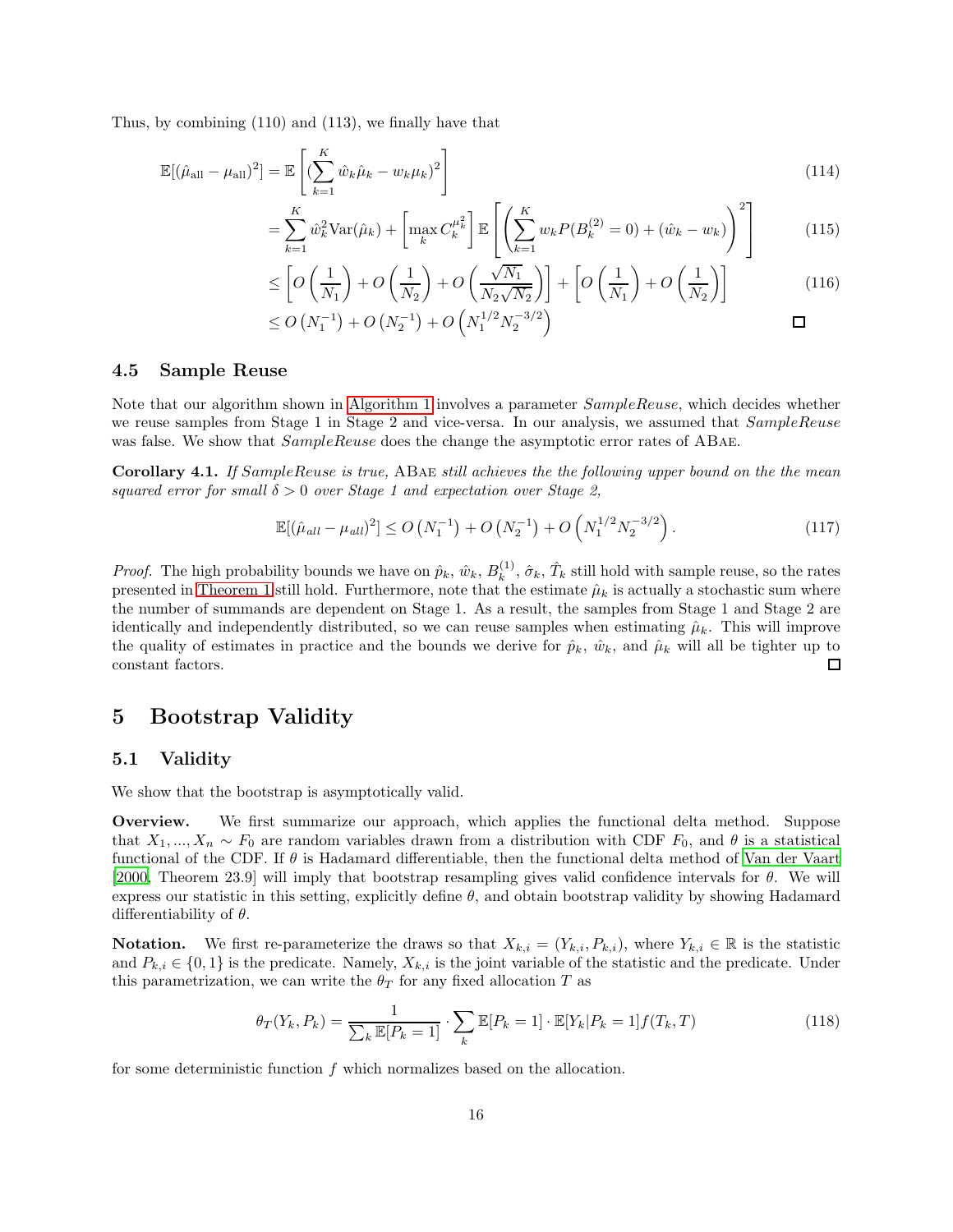For the rest of the proof, let  $F_0$  be the CDF of the samples  $X_{k,i}$ . Let  $\hat{F}_n$  be the empirical CDF and  $\hat{F}_n^*$ be the resampled CDF of ABae's bootstrap. The validity of bootstrap confidence intervals is given by the following result.

**Theorem 2.** For any fixed allocation  $T$ , we have the convergence

$$
\sqrt{n}(\theta_T(\hat{F}_n^*) - \theta_T(\hat{F}_n)) \to \dot{\theta}_{T,F_0}(\mathbb{B})
$$
\n(119)

to the same distribution  $\dot{\theta}_{T,F_0}(\mathbb{B})$  as the rescaled difference  $\sqrt{n}(\theta_T(\hat{F}_n) - \theta_T(F_0))$  between the empirical and population statistics. Namely, the bootstrap is valid.

*Proof.* By [Van der Vaart \[2000,](#page-17-8) Theorems 23.7 and 23.9], it suffices to show that  $\theta_T$  is Hadamard differentiable with respect to the CDF.

For any random variable  $P_k$  that has mass at 1 such that  $P(P_k = 1) > c > 0$  for some constant c, we have that  $\mathbb{E}[P_k = 1]$  and  $\mathbb{E}[Y_k | P_k = 1]$  are Hadamard differentiable. Thus,  $\sum_k \mathbb{E}[P_k = 1]$  and  $\sum_k \mathbb{E}[P_k = 1] \mathbb{E}[Y_k | P_k = 1]$ are Hadamard differentiable.

Since  $\mathbb{E}[P_k=1]$  is bounded away from 0, by the chain rule [\(Van der Vaart \[2000,](#page-17-8) Theorem 20.9]),  $\frac{1}{\sum_k \mathbb{E}[P_k=1]}$ is also Hadamard differentiable. The Hadamard differentiability of  $\theta_T$  follows from the product rule.

Full procedure. The full procedure is equivalent to mixing samples from Stage 1 and 2. Note that Stage 1 samples are uniformly sampled, so the full procedure is equivalent to samples drawn with weight  $\frac{1}{2}(\hat{T}_k + \frac{1}{k})$ . Thus, the bootstrap on the full procedure is valid.

#### 5.2 Practical Considerations

We note that the bootstrap is *asymptotically* valid, which does not give guarantees in finite sample settings. In particular, if the stratification results in few (e.g., under 30) samples for any given strata, the confidence intervals may be underestimated.

To address this, we can modify the confidence intervals by adjusting them by  $\hat{p}_k C^{(\mu)}$  or an upper bound on  $p_k$  for the strata with low samples.